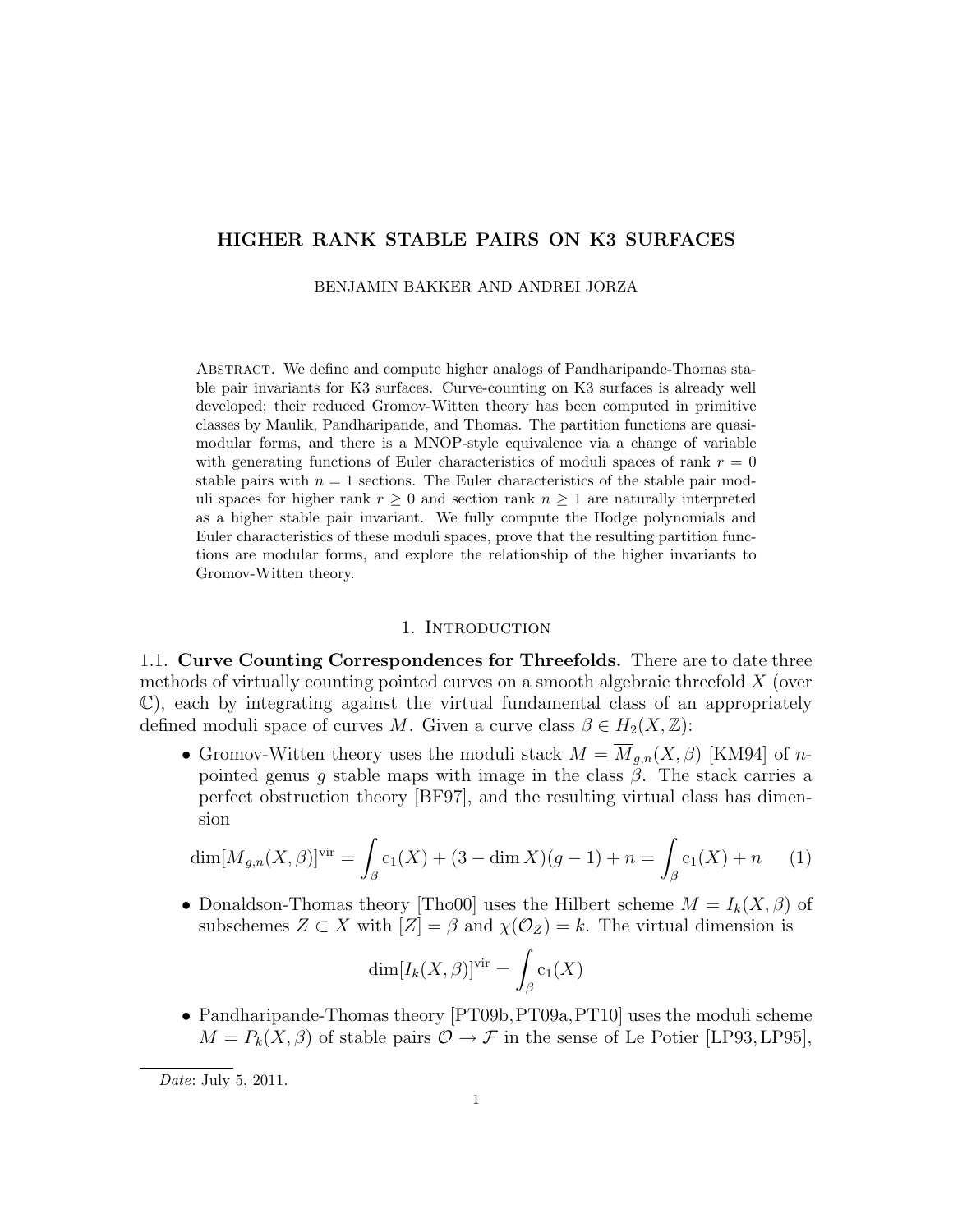where F is a pure sheaf supported on a curve in the class  $\beta$  and  $\chi(F) = k$ . The virtual dimension is also

$$
\dim[P_k(X,\beta)]^{\text{vir}} = \int_{\beta} c_1(X)
$$

In each case, there are naturally defined cohomology classes on  $M$ , and the invariants produced by integrating them against the virtual fundamental class provide a virtual count of curves satisfying the associated incidence conditions. For example, in Gromov-Witten theory there is a universal curve  $\pi: \mathcal{C} \to \overline{M}_{g,n}(X,\beta)$  and a universal stable map  $\mu: \mathcal{C} \to X$ . There are n sections  $\sigma_i: \overline{M}_{g,n}(X,\beta) \to \mathcal{C}$  corresponding to the  $n$  marked points; the *i*th evaluation map is the composition

$$
\mathrm{ev}_i = \mu \sigma_i : \overline{M}_{g,n}(X,\beta) \to X
$$

which on the level of C-points maps a stable curve  $f: C \to X$  with *i*th marked point  $p_i \in C$  to  $f(p_i)$ . C is a flat curve over  $\overline{M}_{q,n}(X,\beta)$  with only nodal singularities, so the relative dualizing sheaf  $\omega = \omega_{\pi}$  is a line bundle, and we define  $\psi_i = c_1(\sigma_i^*\omega)$  and  $\lambda_i = c_i(\pi_* \omega).$ 

For X a Calabi-Yau variety  $(c_1(X) = 0)$ , the dimension of all three moduli spaces is 0 for any  $q, k$  (and  $n = 0$  in Gromov-Witten theory), and integrating the unit class yields a number. For Gromov-Witten theory, we have

$$
N_{g,\beta}^{\text{GW}} = \int_{[\overline{M}_{g,n}(X,\beta)]^{\text{vir}}} 1
$$

and similarly we define  $N_{k,\beta}^{AB}$ , for  $AB = DT, PT$ . These numbers are organized into generating functions, though each with a slight subtlety. Pandharipande-Thomas theory is the most straight-forward; the reduced partition function is simply

$$
Z'_{\mathrm{PT}}(X;q,v) = \sum_{\substack{\beta \in H_2(X,\mathbb{Z}) \\ \beta \neq 0}} \sum_{k \in \mathbb{Z}} N^{\mathrm{PT}}_{k,\beta} q^k v^{\beta}
$$

Similarly, we form the Donaldson-Thomas partition function

$$
Z_{\mathrm{DT}}(X;q,v) = \sum_{\beta \in H_2(X,\mathbb{Z})} \sum_{k \in \mathbb{Z}} N_{k,\beta}^{\mathrm{DT}} q^k v^{\beta}
$$

Moduli points in Donaldson-Thomas theory are 1-dimensional subschemes that must have a component supported on a curve in the class  $\beta$ , but may include points off of that curve. To correct for this, the reduced Donaldson-Thomas partition function is obtained by dividing out the degree zero contribution,

$$
Z'_{\mathrm{DT}}(X;q,v) = \frac{Z_{\mathrm{DT}}(X;q,v)}{Z_{\mathrm{DT}}(X;q)_0}
$$

where

$$
Z_{\mathrm{DT}}(X;q)_0 = \sum_{n \in \mathbb{Z}} N_{k,0}^{\mathrm{DT}} q^k
$$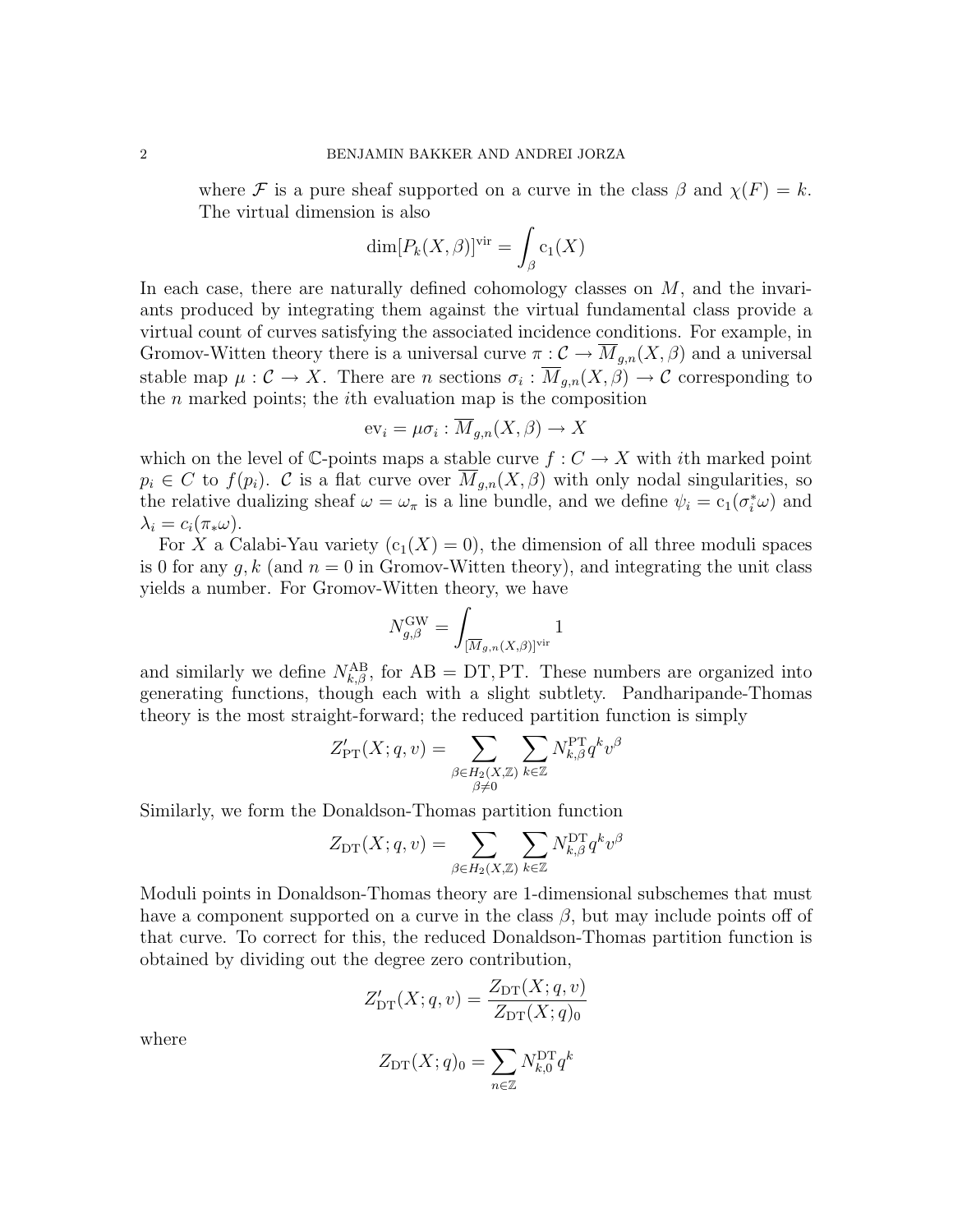It has been computed; let

$$
M(q) = \prod_{k \ge 0} \frac{1}{(1 - q^k)^k}
$$

be the McMahon function, the generating function of 3-dimensional partitions. Then we have

**Theorem 1.1.** *[Li06, BF08, LP]. For*  $X$  a threefold

$$
Z_{\mathrm{DT}}(X;q)_0 = M(-q)^{\chi(X)}
$$

where  $\chi(X)$  is the topological Euler characteristic.

The correspondence between the two sheaf-counting theories is easy:

#### Theorem 1.2.

$$
Z'_{\mathrm{DT}}(X;q,v) = Z'_{\mathrm{PT}}(X;q,v)
$$

Theorem (1.2) was treated in the toric case by [PT09a]; it was observed in [PT09b] that the equality can be viewed as a wall-crossing formula for invariants of stability conditions on  $D^b(X)$ . The general case of the theorem has been treated by many authors, see [Tod, ST, Bri, KS, JS].

Finally, the reduced Gromov-Witten potential

$$
F_{\text{GW}}'(X; u, v) = \sum_{\substack{\beta \in H_2(X, \mathbb{Z}) \\ \beta \neq 0}} \sum_{g \ge 0} N_{g, \beta}^{\text{GW}} u^{2g - 2} v^{\beta}
$$

generates Gromov-Witten invariants, all of which count irreducible curves. The reduced Gromov-Witten partition function

$$
Z'_\mathrm{GW}(X;u,v) = \exp F'_\mathrm{GW}(X;u,v)
$$

generates Gromov-Witten invariants with possibly disconnected domain curves, and we then have

**Theorem 1.3.** [MOOP]. For X a toric Calabi-Yau threefold<sup>1</sup>

$$
Z'_{\text{GW}}(X; u, v) = Z'_{\text{DT}}(X; -e^{iu}, v)
$$

Theorem (1.3) was originally conjectured in [MNOP06a, MNOP06b]. It has also been proven for the generating functions of primary invariants for all toric threefolds [MOOP].

<sup>&</sup>lt;sup>1</sup>There are no proper toric Calabi-Yau threefolds, but GW and DT invariants can still be defined by equivariant localization for local Calabi-Yau threefolds.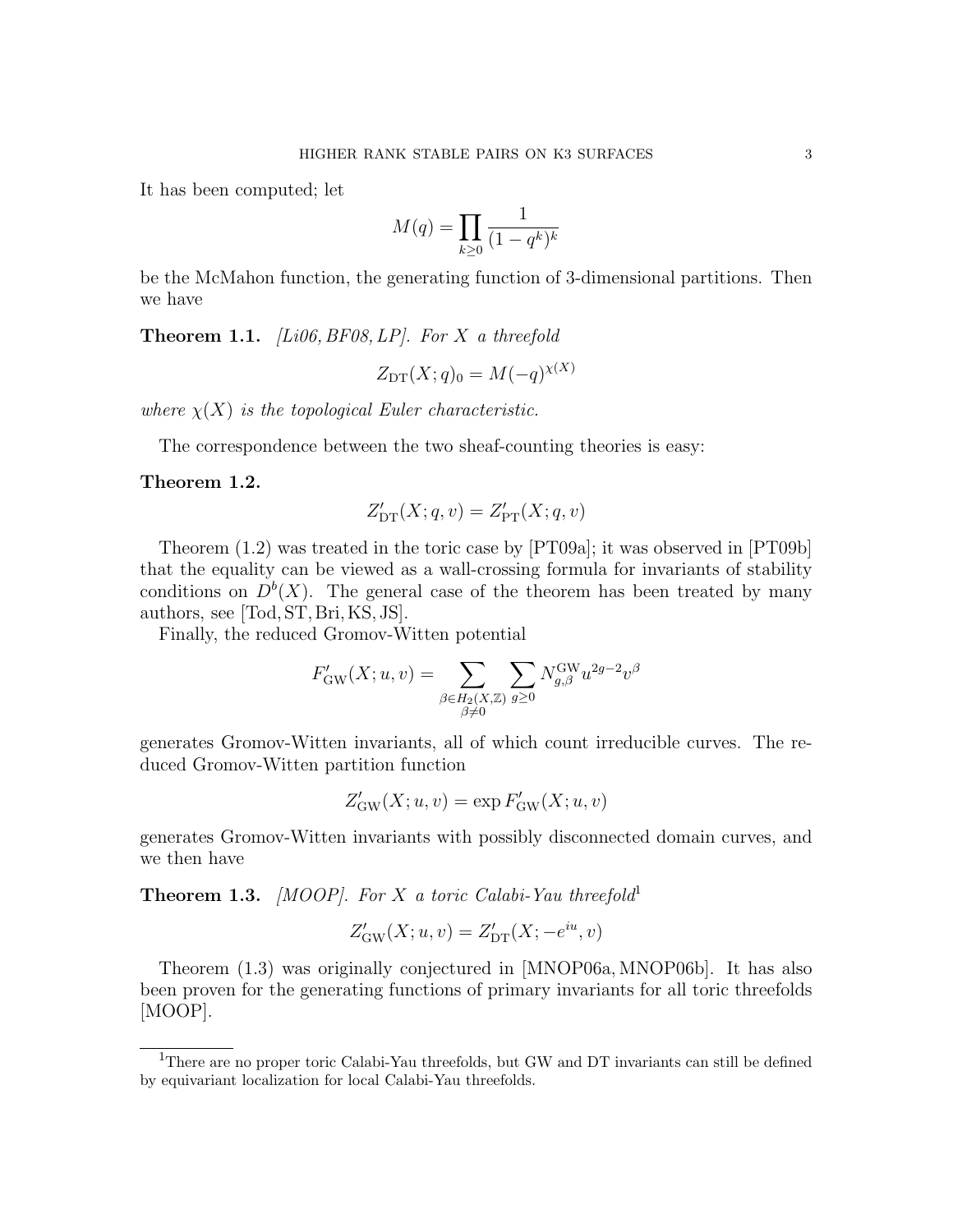1.2. The Gromov-Witten Theory of K3 Surfaces. It is natural to ask whether there is an analogous relationship between Gromov-Witten theory and sheaf-theoretic virtual curve counts on surfaces. In the threefold case, the relationship is most easily described in the Calabi-Yau case, so it is natural to ask the question first for K3 surfaces. The Gromov-Witten theory of K3 surfaces has been studied by Maulik, Pandharipande, and Thomas [MPT].

Let X be a K3 surface,  $\beta$  a curve class on X. The normal Gromov-Witten theory of X vanishes because X can always be deformed so that  $\beta$  is no longer algebraic. This triviality manifests itself as a trivial quotient of the obstruction bundle Obs. Indeed, the obstruction space at a stable map  $f: C \to X$  is  $H^1(f^*T_X)$ , but since  $\omega_X \cong \mathcal{O}_X$ , the canonical map

$$
H^1(f^*T_X)\cong H^1(f^*\Omega^1_X)\to H^1(\omega_C)\cong\mathbb{C}
$$

yields a trivial quotient  $\text{Obs} \rightarrow \mathcal{O}$ . This forces the virtual class to be 0 since, naively,  $[\overline{M}_{q,n}(X,\beta)]^{\text{vir}}$  is Poincaré dual to the Euler class of the obstruction bundle.

After modifying the obstruction theory by taking instead the kernel of Obs  $\rightarrow \mathcal{O}$ to be the obstruction bundle, we obtain a reduced virtual class  $[\overline{M}_{g,n}(X,\beta)]^{\text{red}}$  with virtual dimension one greater than expected:

$$
\dim[\overline{M}_{g,n}(X,\beta)]^{\text{red}} = 1 + \int_{\beta} c_1(T_X) + (3 - \dim X)(g - 1) + n = g + n
$$

The reduced Gromov-Witten invariants are

$$
\langle \tau_{k_1}(\gamma_1) \cdots \tau_{k_n}(\gamma_n) \rangle_{g,\beta}^{X,\text{red}} = \int_{[\overline{M}_{g,n}(X,\beta)]^{\text{vir}}} \prod_{i=1}^n \psi_i^{k_i} \cup \text{ev}_i^*(\gamma_i)
$$
(2)

The Gromov-Witten potentials have surprising modularity properties:

**Theorem 1.4.** [MPT] Let X be an elliptic K3 surface with section, s the section class and f the fiber class. Each Gromov-Witten potential

$$
F_g^X(\tau_{k_1}(\gamma_1)\cdots\tau_{k_n}(\gamma_n))=\sum_{h\geq 0}\langle\tau_{k_1}(\gamma_1)\cdots\tau_{k_n}(\gamma_n)\rangle_{g,s+h}^{X,\text{red}}q^{h-1}
$$

is the Fourier expansion of a quasimodular form.

One can also define invariants involving the Hodge classes  $\lambda_i$ . Let

$$
R_{g,\beta} = \int_{[\overline{M}_g(X,\beta)]^{\text{red}}} (-1)^g \lambda_g
$$

and define the partition function

$$
Z_{\beta}^{\text{GW}}(v) = \sum_{g \ge 0} R_{g,\beta} v^{2g-2}
$$
 (3)

 $Z_{\beta}^{\text{GW}}(v)$  only depends on the genus h of  $\beta$  by deformation invariance, and we will also denote (3) by  $Z_h^{\text{GW}}(v)$ . Note we have replaced the usual variable u with v.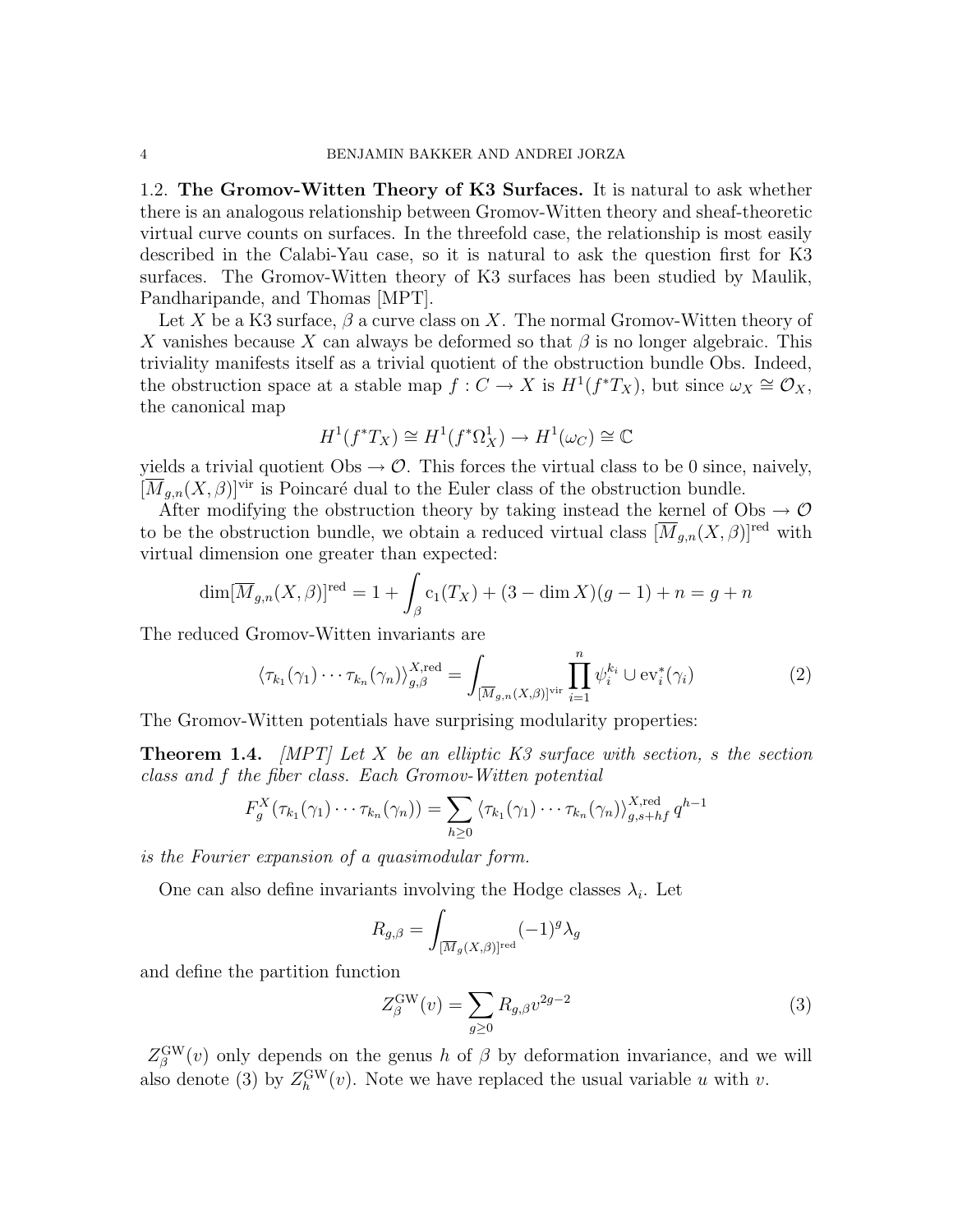1.3. Sheaf-Counting on K3 Surfaces. Let X be a K3 surface and  $D$  a divisor class such that every divisor in D is reduced and irreducible of genus g. Following  $[KY00]$ , let  $\mathbb{P} = |D|$  be the complete linear system of D and  $X \times \mathbb{P} \supset C_g \to \mathbb{P}$  the universal divisor. The relative Hilbert scheme  $\mathcal{C}_g^{[d]} = Hilb^d(\mathcal{C}_g/\mathbb{P})$  parametrizing divisors C in the class  $D$  and subschemes  $Z$  of  $C$  of length  $d$  is the surface analog of the moduli space  $P_k(X, \beta)$  of stable pairs  $\mathcal{O} \to \mathcal{F}$  with  $c_1(\mathcal{F}) = D$  and  $\chi(\mathcal{F}) = d + 1 - g = k$ .  $\mathcal{C}_g^{[d]}$  is smooth, so a reasonable replacement for the Pandharipande-Thomas invariant is the (signed) topological Euler characteristic of  $\mathcal{C}_g^{[d]}$  [PT10]. Let

$$
Z_g^{\rm PT}(y) = \sum_{d \ge 0} (-1)^{d+g} \chi(C_g^{[d]}) y^{d+1-g}
$$

We then have a stable map-stable pair correspondence analogous to (1.2)

**Theorem 1.5.** [MPT].  $Z_g^{\text{GW}}(v) = Z_g^{\text{PT}}(-e^{iv})$ 

1.4. **Outline.** There is a natural generalization of the stable pair moduli spaces  $\mathcal{C}_g^{[d]}$ of a K3 surface X; for a primitive divisor  $D_g$  on X with  $D_g^2 = 2g - 2$ , we consider the moduli spaces  $Syst^n(r, D_g, k)$  of stable pairs  $\mathcal{O}^n \to \mathcal{E}$  with  $\chi(\mathcal{E}) = k$ , where now we allow more sections  $n \geq 1$  and higher rank  $rk(\mathcal{E}) = r \geq 0$ . In the  $r = 0, n = 1$  case, we clearly have

$$
Syst^1(0, D_g, k) \cong \mathcal{C}_g^{[k+g-1]}
$$

as constructed above. By a theorem of Kawai-Yoshioka [KY00], each  $Syst^{n}(r, D_g, k)$ is smooth, and we can consider the signed Euler characteristic to be a higher rank sheaf-counting invariant. These invariants are the analog of Sheshmani's higher rank stable pairs on threefolds  $\text{[She]}$ , though in the threefold case only the  $r = 0$  case has been developed.

The aim of this paper is to compute the Hodge polynomials  $e(\cdot)$  of these moduli spaces and to explore the stable map-stable pair correspondence for K3 surfaces in higher rank. Assembling these polynomials into generating functions

$$
F_n^r(q, y) = \sum_{g \ge 0} \sum_{k \in \mathbb{Z}} \mathbf{e} \left( \text{Syst}^n(r, D_g, k+r) \right) (t\overline{t})^{-g} y^k q^{g-1}
$$
(4)

the main result is Theorem (3.3):

Main Theorem 1.6. If  $s(q) = \sum$  $n\geq 0$  $e(X^{[n]})(t\bar t)^{-n}q^{n-1}$  is the generating function of

the (symmetrized) Hodge polynomials of the Hilbert schemes  $X^{[n]}$  of n points on X, then

$$
\frac{F_n^r(q, y)}{S(q)} = \frac{(t\bar{t})^{r(n-r)}}{[n]} \sum_{\substack{p \ge n-r \\ \bar{\ell} \ge r}} (t\bar{t})^{-n\ell - (p-\ell)r} [p+\ell] \binom{n+\ell-r-1}{n-1} \binom{p+r-1}{n-1} y^{p-\ell} q^{p\ell}
$$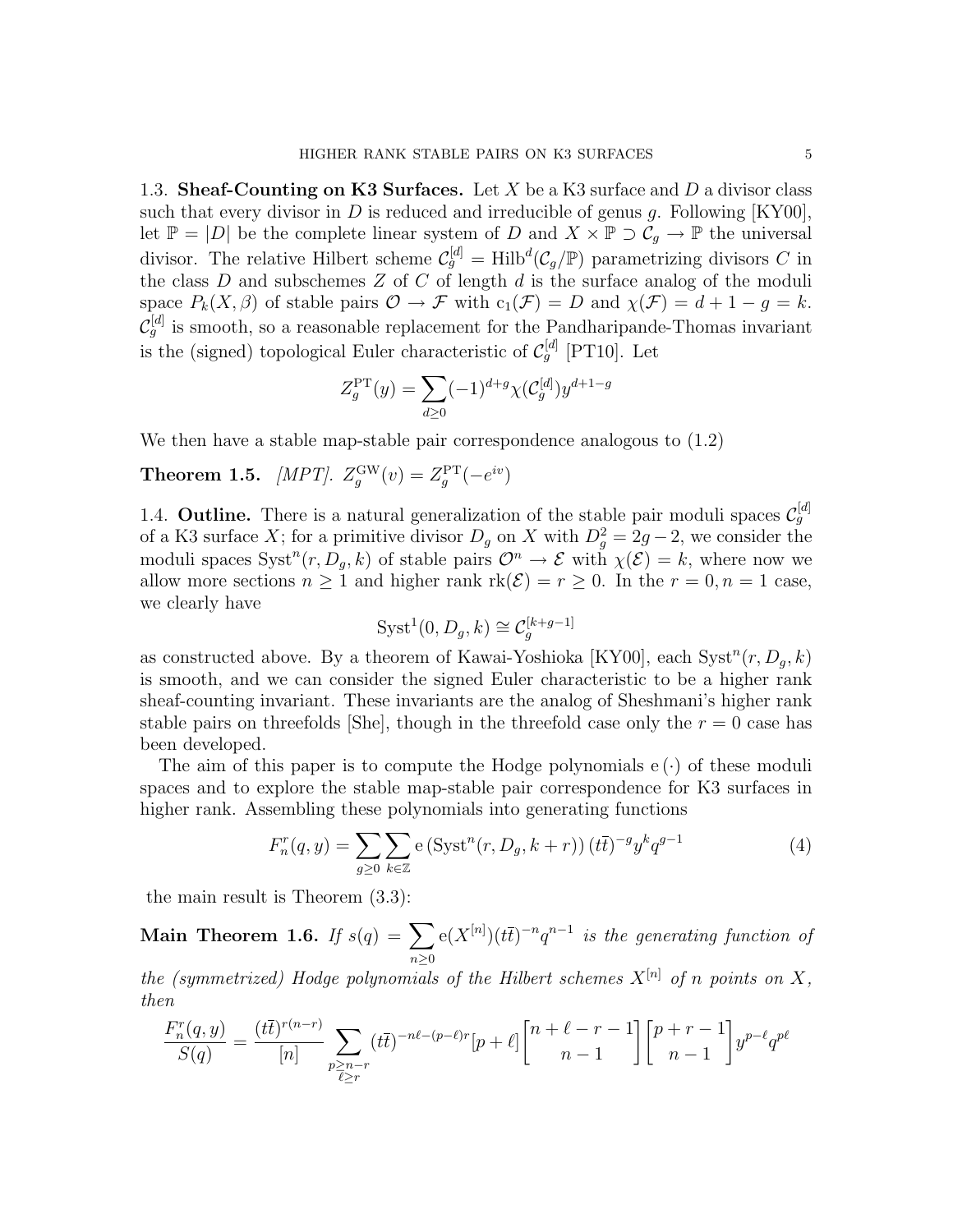The square binomial coefficients are u-binomial coefficients; see Section 4.1. The same method allows one to compute a formula for the Hodge polynomials of the Brill-Noether strata of all moduli spaces of sheaves with primitive first Chern class on a K3 surface.

Setting  $n = 1, r = 0$  we rederive the calculation of [KY00], and in particular the potential  $Z_g^{\rm PT}(y)$ :

#### Corollary 1.7.

$$
\sum_{g\geq 0} Z_g^{\rm PT}(y) q^{g-1} = - F_1^0(q, -y) \big|_{t = \bar{t} = 1}
$$

This is equation (4) of [MPT].

The outline of the paper is as follows. In Section 2 we recall the moduli theory of stable pairs on a K3 surface  $X$ . The key relationship between the relevant moduli spaces is developed in Section 2.3. In Section 3 we compute the generating functions (4) using the geometry from Section 2. In Section 3.4 we express the general invariants in terms of the  $r = 0, n = 1$  theory; in Section 3.5, we compute the generating functions of the Euler characteristics and prove that the v-coefficients, after setting  $y = -e^{iv}$ , are modular forms. The less enlightening computations used in the course of Section 3 are collected in Section 4.

The authors would like to thank D. Maulik and J. Tsimerman for helpful conversations. The first author would like to thank R. Pandharipande in particular for introducing the authors to the subject matter and for many enlightening discussions which greatly improved the content and exposition of the paper. Part of the research reported here was completed while the authors were graduate students at Princeton University.

#### 2. The moduli theory of sheaves and stable pairs on K3 surfaces

Throughout this section, let  $X$  be an algebraic K3 surface over  $\mathbb{C}$ . The Mukai lattice of X is the total cohomology ring  $H^*(X,\mathbb{Z})$  together with the pairing

$$
(v, w) = -\int_X v^\vee w = \int_X (v_1 w_1 - v_0 w_2 - v_2 w_0)
$$

where for  $v = v_0 + v_1 + v_2 \in H^*(X, \mathbb{Z}), v_i \in H^{2i}(X, \mathbb{Z})$  are the homogeneous components, and similarly for w. We will denote by  $\omega \in H^4(X,\mathbb{Z})$  the Poincaré dual to the point class. Using the canonical isomorphisms  $H^0(X,\mathbb{Z}) \cong \mathbb{Z}$  and  $H^4(X,\mathbb{Z}) \cong \mathbb{Z}$ , we will write  $v = (r, D, a)$  for integers r, a when  $v_0 = r$ ,  $v_1 = D$ ,  $v_2 = a\omega$ . Note that

$$
\mathrm{Td}(X) = 1 + 2\omega
$$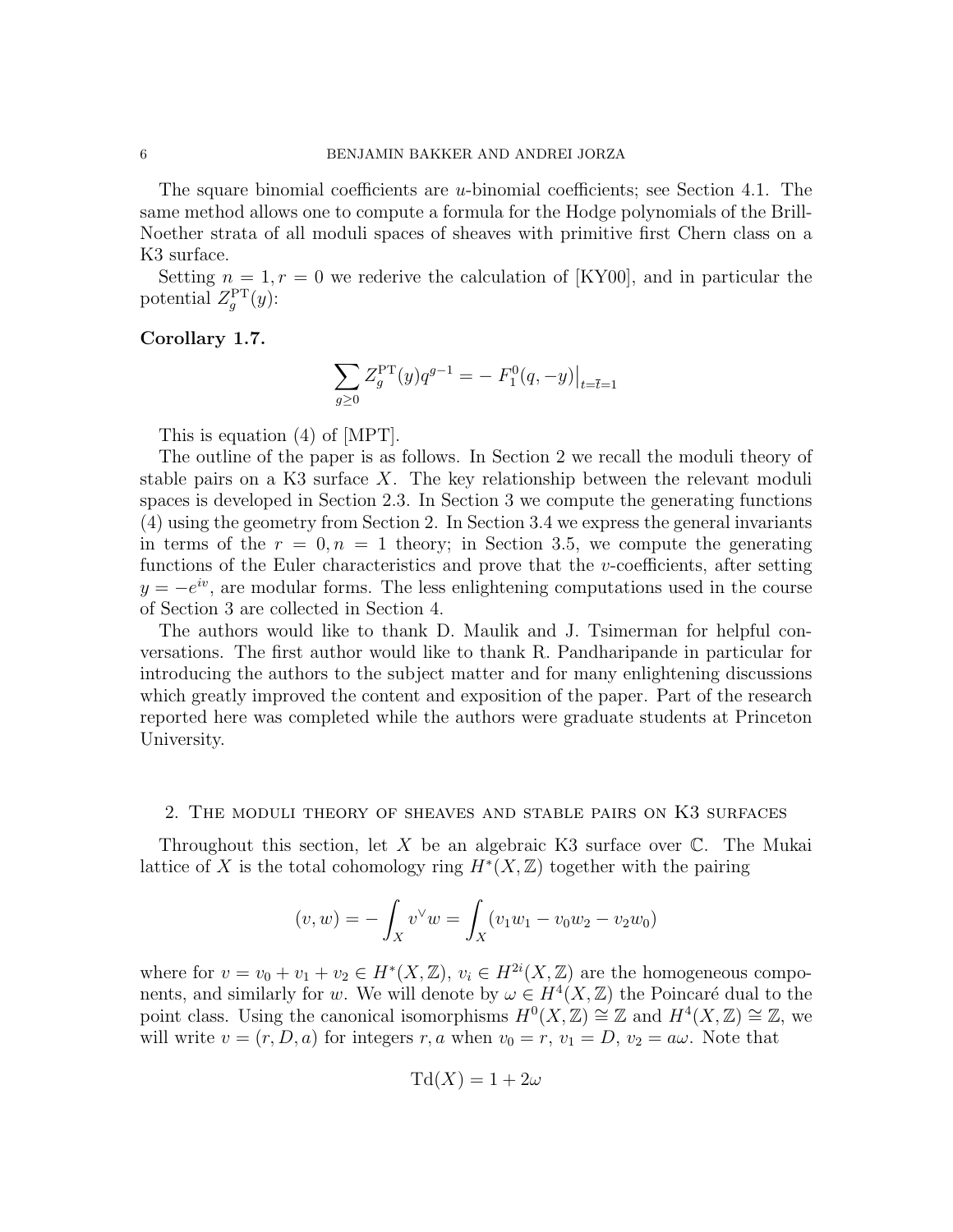Given a coherent sheaf  $\mathcal E$  on X, the Mukai vector of  $\mathcal E$  is

$$
v(\mathcal{E}) = ch \mathcal{E} \sqrt{\mathrm{Td}(X)}
$$
  
=  $\mathrm{rk}(\mathcal{E}) + c_1(\mathcal{E}) + \left(\mathrm{rk}(\mathcal{E})\omega + \frac{c_1(\mathcal{E})^2}{2} - c_2(\mathcal{E})\right)$   
=  $(\mathrm{rk}(\mathcal{E}), c_1(\mathcal{E}), \chi(\mathcal{E}) - \mathrm{rk}(\mathcal{E}))$ 

by Gronthendieck-Riemann-Roch. The Mukai pairing is defined so that, for any coherent sheaves  $\mathcal{E}, \mathcal{F}$  on X,

$$
(v(\mathcal{E}), v(\mathcal{F})) = -\chi(R\operatorname{Hom}(\mathcal{E}, \mathcal{F}))
$$

Most of the following sections are adapted from the treatment in [KY00].

2.1. **Moduli of Sheaves.** Let H be an ample divisor on X,  $v = (r, D, a) \in H^*(X, \mathbb{Z})$ a Mukai vector, and assume  $v_1 = D$  is primitive. Throughout the following, by (semi)stability we will mean Gieseker (semi)stability with respect to H. Let  $M(v)$  be the moduli space of semistable sheaves  $\mathcal E$  with  $v(\mathcal E)=v$ . It is well known that  $(e.g.,$ see [HL])

**Theorem 2.1.** For generic H,  $M(v)$  is a proper smooth irreducible symplectic variety of dimension  $2 + (v, v) = 2(g - ra)$  deformation equivalent to the Hilbert scheme of  $q-ra$  points  $X^{[g-ra]}$  on X.

We will be concerned with the case when  $D$  is of minimal degree:

**Definition 2.2.** A divisor class  $D \in Pic(X)$  has minimal degree if no positive line bundle has smaller intersection product with H, that is

$$
D.H = \min\{L.H|L \in \text{Pic}(X), L.H > 0\}
$$

Clearly every divisor of minimal degree is primitive. For any genus  $g$ , there is a suitable K3 surface with a divisor class  $D$  of genus q and minimal degree:

**Examples 2.3.** (1) If X is an elliptic K3 surface with section,  $Pic(X) = \mathbb{Z} \sigma \oplus \mathbb{Z} f$ , where f is the fiber class and  $\sigma$  the section class. Choosing  $H = \sigma + 3f$  to be the ample class, we have

$$
(a\sigma + bf).H = a + b
$$

σ and f are clearly of minimal degree, since both have intersection product 1 with H.

(2) If X has Picard rank one and H is the ample generator, then  $D = H$  has minimal degree.

**Lemma 2.4.** If  $v_1 = D$  is of minimal degree with respect to H, then H is generic in the sense of  $(2.1)$ .

Proof. This follows from the fact the semistability implies stability. Indeed, for sheaves  $\mathcal E$  with  $v(\mathcal E) = (r, D, a)$ , the minimal degree of D implies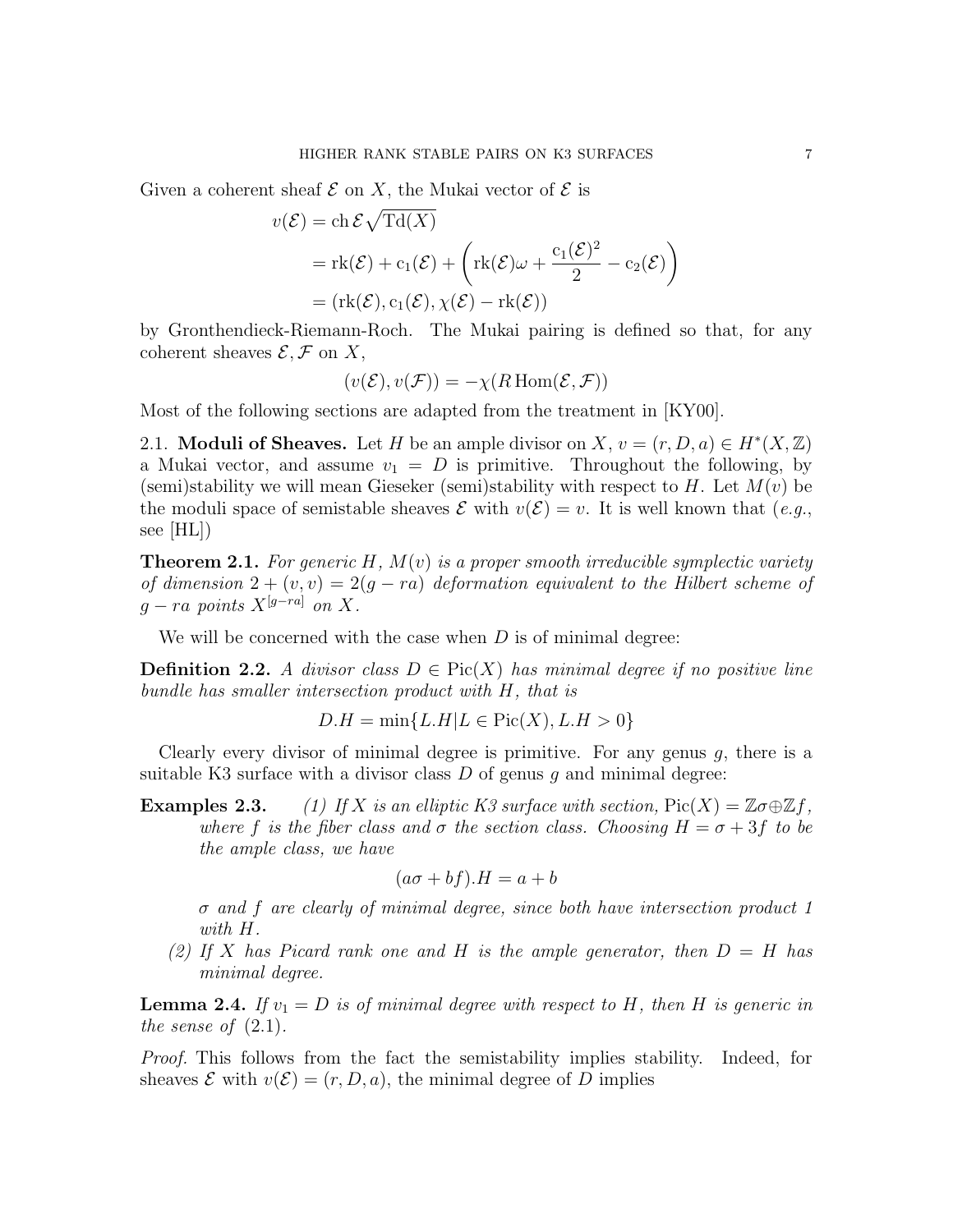- (1) When  $r > 0$ , (semi)stability is equivalent to slope (semi)stability.
- (2) When  $r = 0$ , stability is equivalent to purity.

in which case it's obvious that semistability implies stability.  $\Box$ 

2.2. A Stratification of the Moduli Spaces. In the setup of Section (2.1) suppose further that  $M(v)$  is a fine moduli space, so there exists a universal sheaf  $\mathcal F$  on  $X \times M(v)$ , flat over  $M(v)$ , such that for every point  $p = \mathcal{E} \in M(v)$ , the restriction of F to  $X \times p$  is E. For our purposes we need only consider the case when the Euler characteristic  $\chi = -(v(\mathcal{O}), v) \geq 0$  (cf., (2.13)). Let  $\pi : X \times M(v) \to M(v)$  be the projection, and consider the subsets,

$$
M(v)_i = \{ [\mathcal{E}] \in M(v) | \dim H^0(\mathcal{E}) = i \}
$$
\n
$$
(5)
$$

with the induced reduced subscheme structure. By the semicontinuity theorem, we have immediately

**Lemma 2.5.** If  $M(v)$  is a fine moduli space, then  ${M(v)_i}_{i>0}$  is a locally closed stratification of  $M(v)$ .

In general  $M(v)$  need not have a universal family, but étale locally it does. The cohomology of coherent sheaves can be computed ´etale locally, and closed and open immersions are both étale local properties, so

**Proposition 2.6.**  $\{M(v)_i\}_{i\geq0}$  is a (finite) locally closed stratification of  $M(v)$ .

The finiteness follows from the coherence of  $\pi_*\mathcal{F}$  étale-locally.

**Remark 2.7.** Since the second cohomology vanishes for any sheaf  $\mathcal E$  with Mukai vector  $v,$ 

$$
\dim H^0(\mathcal{E}) \ge \chi(\mathcal{E}) = \chi = r + a
$$

The generic stratum is in fact  $M(v)_{r+a}$ , and each  $M(v)_i$  for  $0 \leq i < r+a$  is empty.

2.3. Properties of Stable Pairs on K3 Surfaces. Throughout this section, (semi)stability will mean Gieseker (semi)stability.

We briefly recall Le Potier's notion of a coherent system [LP93], henceforth referred to as a stable pair.

**Definition 2.8.** A stable pair  $(U, \mathcal{E})$  on X is a stable sheaf  $\mathcal{E}$  and a subspace  $U \subset$  $\text{Hom}(\mathcal{O}, \mathcal{E})$ . We will often denote a stable pair  $(U, \mathcal{E})$  by the corresponding evaluation map  $U \otimes \mathcal{O} \to \mathcal{E}$ . A morphism  $(U, \mathcal{E}) \to (U', \mathcal{E}')$  consists of morphisms  $U \to U'$  and  $\mathcal{E} \to \mathcal{E}'$  such that



commutes. The Mukai vector of a stable pair  $(U, \mathcal{E})$  is the Mukai vector of  $\mathcal{E}$ , and the level of  $(U, \mathcal{E})$  is dim U.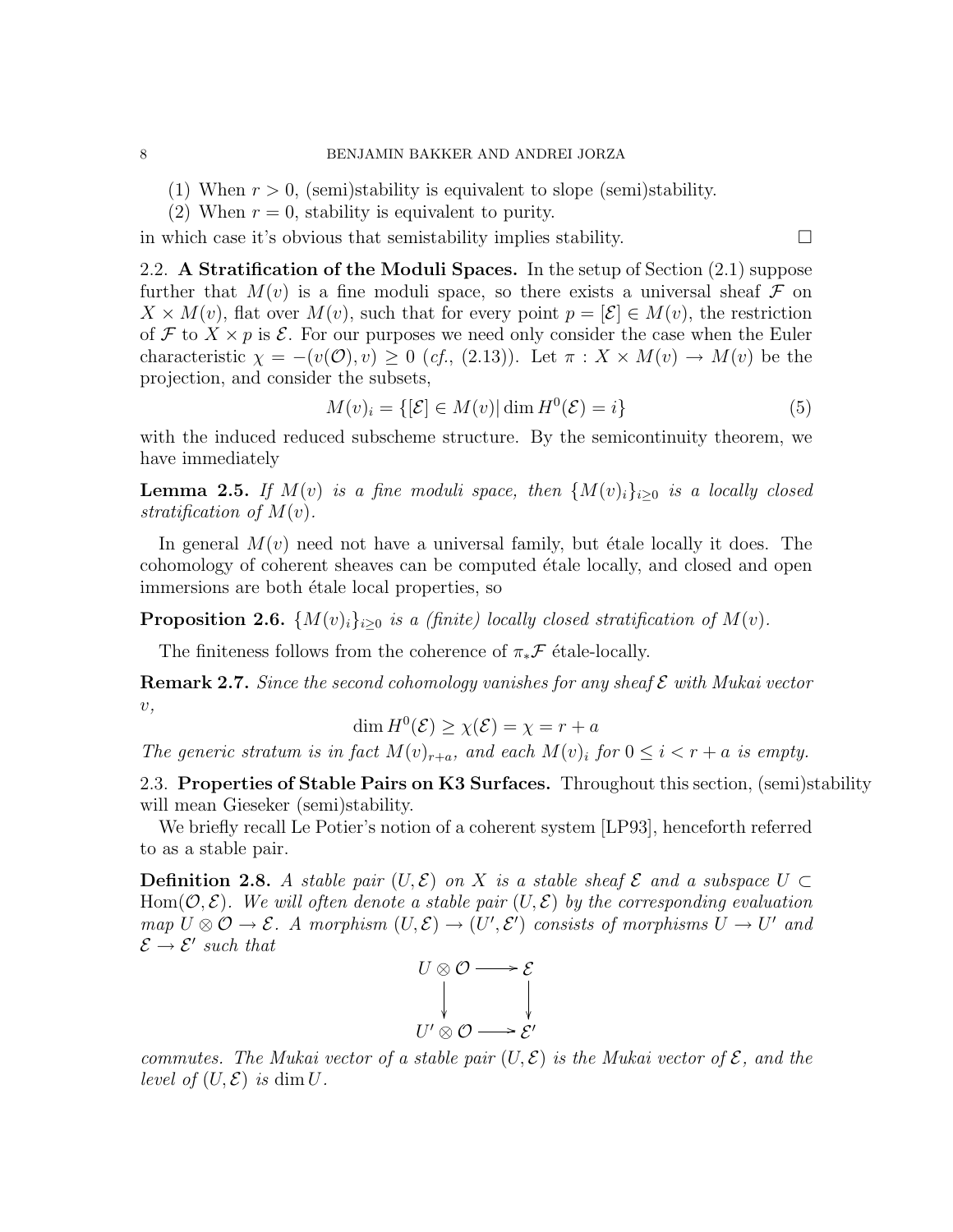There is an obvious relative notion of stable pair. For a scheme S, let  $\pi : X \times S \to S$ be the projection. A family of stable pairs  $(\mathcal{U}, \mathcal{E})$  on  $X \times S/S$  is a sheaf  $\mathcal{E}$  on  $X \times S$  flat over S, a locally free sheaf U on S, and a morphism  $\pi^*U \to \mathcal{E}$  such that the restriction to each fiber of  $\pi$  is a stable pair in the usual sense. A morphism of relative stable pairs  $(\mathcal{U}, \mathcal{E})$  and  $(\mathcal{U}', \mathcal{E}')$  is again given by morphisms  $\mathcal{U} \to \mathcal{U}'$  and  $\mathcal{E} \to \mathcal{E}'$  such that



commutes. By [LP93] the moduli functor of stable pairs with Mukai vector  $v$  and level *n* is (coarsely) representable by a projective scheme  $Syst^{n}(v)$ , and the obvious forgetful morphism  $p: Syst^n(v) \to M(v)$  is projective.

The following lemma of Yoshioka will control the geometry of  $Syst<sup>n</sup>(v)$ :

**Lemma 2.9.** Let D be a divisor on X of minimal degree, and  $\mathcal{E}$  a stable sheaf on X with  $c_1(\mathcal{E}) = D$ . Then

(1) Given a subspace  $U \subset Hom(\mathcal{O}, \mathcal{E})$ , let  $\varphi : U \otimes \mathcal{O} \to \mathcal{E}$  be the evaluation map. Either

(a)  $\varphi$  is injective,

$$
0 \to U \otimes \mathcal{O} \to \mathcal{E} \to \mathcal{F} \to 0
$$

and the quotient  $\mathcal F$  is stable.

(b)  $\varphi$  is not injective,

$$
0 \to \mathcal{F} \to U \otimes \mathcal{O} \to \mathcal{E} \to Q \to 0
$$

and the kernel is stable and locally free, while the quotient Q is dimension  $\theta$ 

(2) Given  $V \subset \text{Ext}^1(\mathcal{E}, \mathcal{O})$ , then in the corresponding extension

$$
0 \to V^* \otimes \mathcal{O} \to \mathcal{F} \to \mathcal{E} \to 0
$$

 $F$  is stable.

*Proof.* See [Yos99, Lemma 2.1].

This has a number of geometric consequences. For example, we have

**Theorem 2.10.** [KY00, Lemma 5.117]. Let X be a K3 surface,  $v \in H^*(X,\mathbb{Z})$  a Mukai vector. For  $v_1 = D$  of minimal degree,  $Syst^n(v)$  is smooth.

Whenever  $-(v(\mathcal{O}), v) \geq 0$ , denote by Syst<sup>n</sup> $(v)_i$  the preimage of the stratum  $M(v)_i$ from section (2.2) under the forgetful morphism  $p : Syst^{n}(v) \rightarrow M(v)$ ; clearly  $\{Syst^n(v)\}_{i\geq 0}$  is a locally closed stratification of  $Syst^n(v)$ .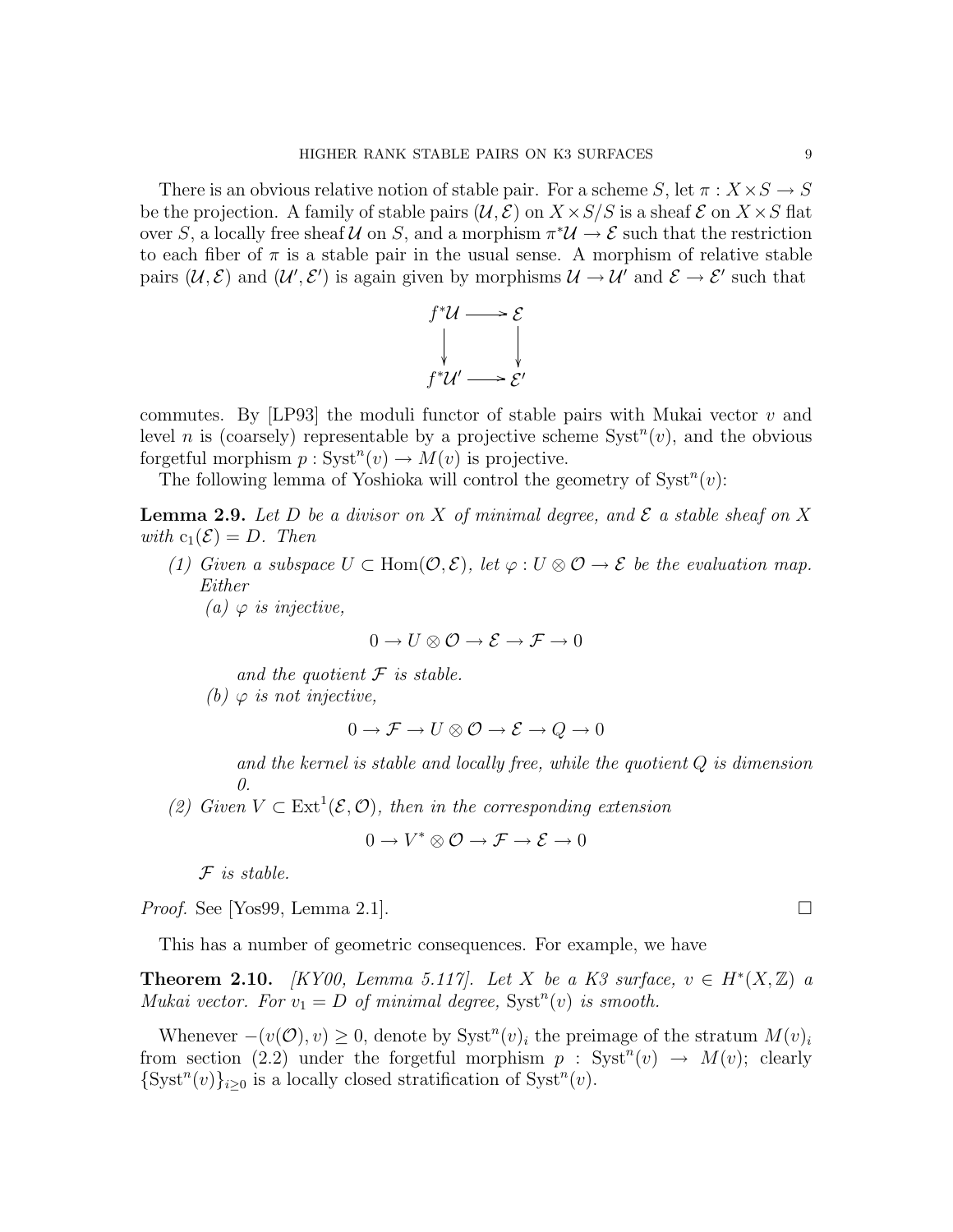For  $v = (r, D, a)$ , denote  $Syst^n(r, D, a) = Syst^n(v)$  and  $M(r, D, a) = M(v)$ . For  $r \geq n$  there is a map (*cf.* [KY00])

$$
q: \operatorname{Syst}^n(r, D, a) \to M(r - n, D, a - n)
$$

mapping  $(\mathcal{E}, U)$  to the cokernel F of the evaluation map  $U \otimes \mathcal{O} \to \mathcal{E}$ , which is injective by  $(2.9)$ :

$$
0 \to U \otimes \mathcal{O} \to \mathcal{E} \to \mathcal{F} \to 0
$$

Again by (2.9) F is stable, and  $v(\mathcal{F}) = v(\mathcal{E}) - v(\mathcal{O}^n) = (r - n, D, a - n)$  since  $v(\mathcal{O}) = (1, 0, 1)$ . Further, since  $H^1(U \otimes \mathcal{O}) = 0$ , the stratum  $Syst^n(r, D, a)_i$  maps into  $M(r - n, D, a - n)_{i-n}$ , assuming  $r + a - 2n \geq 0$ .

**Lemma 2.11.** [KY00, Lemma 5.113]. For  $-(v(\mathcal{O}), v) \geq 0$ ,

- (1) The restriction  $Syst^n(v)_i \rightarrow M(v)_i$  of the forgetful morphism p is an étalelocally trivial fibration with fiber  $\mathrm{Gr}(n, i)$ .
- (2) Furthermore, if  $r + a \geq 2n$ , then the restriction  $Syst^{n}(r, D, a)_{i} \rightarrow M(r a)$  $n, D, a - n$ <sub>i−n</sub> of the quotient morphism q is an étale-locally trivial fibration with fiber  $\operatorname{Gr}(n, n + i - r - a)$ .

*Proof.* Both parts are obvious if  $M(v)$  has a universal sheaf  $\mathcal{F}$ , in which case Syst<sup>n</sup> $(v)$ is a relative Grassmannian of  $\mathcal F$ . A universal sheaf exists étale locally, and the result follows. See [KY00].  $\square$ 

The main tool for the computation of the Hodge polynomials of  $Syst<sup>n</sup>(r, D, a)$  will be the existence of the resulting diagrams



where p is an étale-local Gr(n, i)-fibration and q is an étale local Gr(n,  $n + i - r - a$ )fibration.

One final property of the stable pair moduli spaces that will be relevant later is the duality, first proven by [Mar01, Theorem 39]

**Proposition 2.12.** [KY00, Proposition 5.128]. In the setup of  $(2.10)$  there is an isomorphism

$$
Systn(r, D, a) \cong Systn(n - r, D, a - r)
$$

for all  $r < n$ .

**Remark 2.13.** By this duality, if we're interested in  $Syst^{n}(r, D, k+r)$  for  $r \leq n$ , we may assume  $k \geq 0$ , and thus we need only consider moduli spaces involving sheaves of nonnegative Euler characteristic.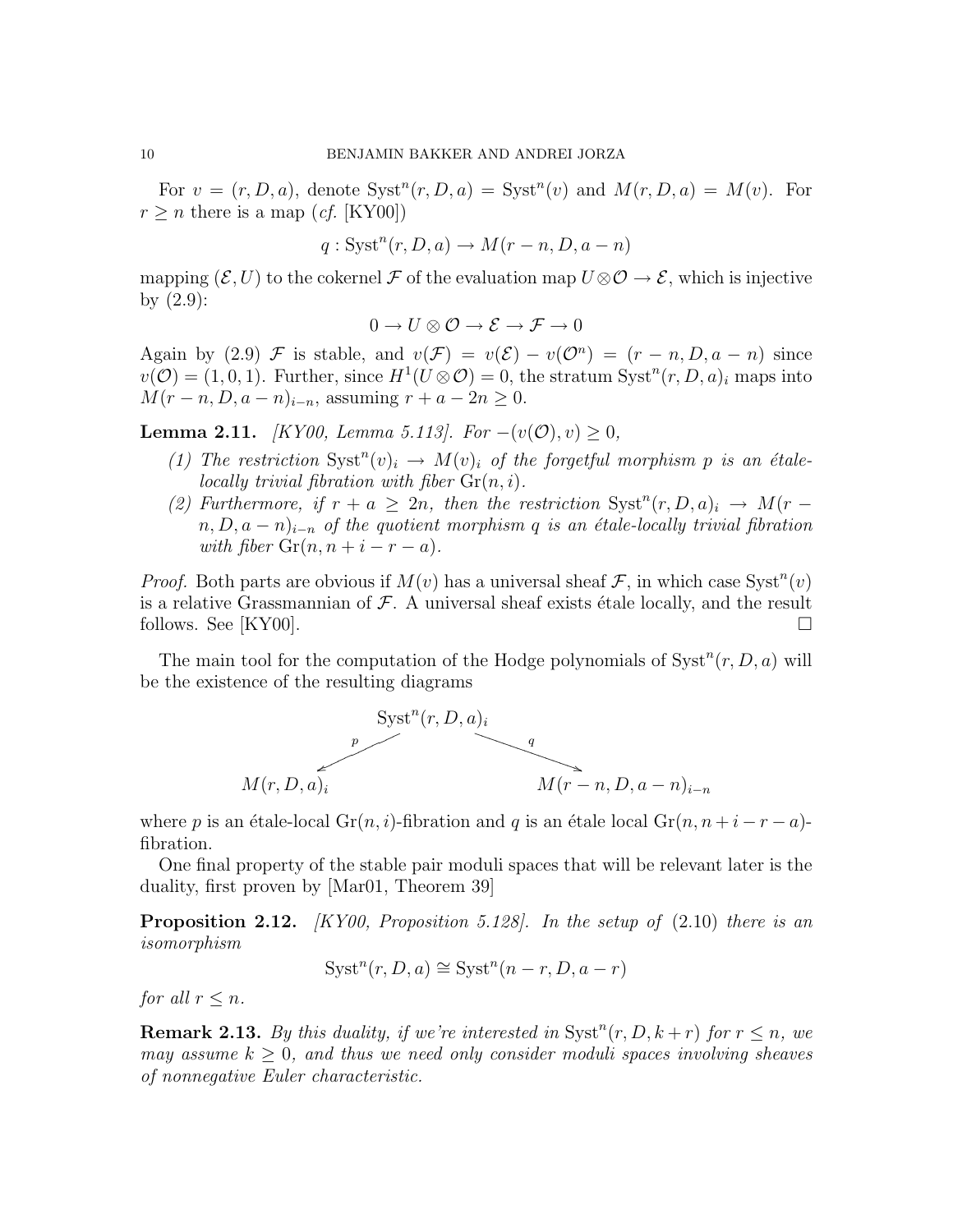*Proof of Proposition*  $(2.12)$ . We will at the very least define the map; see [KY00] for a proof of the theorem. Let  $U \otimes \mathcal{O} \to \mathcal{E}$  be a stable pair, and consider  $U \otimes \mathcal{O} \to \mathcal{E}$  as a morphism of complexes supported in degree 0 in the derived category  $D^b(X)$ ; let  $x \in D^b(X)$  be the cone. Thus, there is a triangle

$$
x \to U \otimes \mathcal{O} \to \mathcal{E} \to x[1] \tag{6}
$$

Alternatively, we can think of x as the 2-term complex  $[U \otimes \mathcal{O} \to \mathcal{E}]$  with  $\mathcal E$  placed in degree 1. Applying  $R\mathcal{H}om(\cdot,\mathcal{O})$  to the triangle (6), we have a morphism

$$
U^* \otimes \mathcal{O} \cong \mathcal{H}om(U \otimes \mathcal{O}, \mathcal{O}) \to \mathcal{H}om(x, \mathcal{O})
$$
 (7)

One can show that  $U^* \otimes \mathcal{O} \to \mathcal{H}om(x, \mathcal{O})$  is a stable pair and that this defines the isomorphism. For example, (7) is injective on global sections because, applying  $R \text{Hom}(\cdot, \mathcal{O})$  to (6), there is an exact sequence

$$
0 \cong \text{Hom}(\mathcal{E}, \mathcal{O}) \to U^* \to \text{Hom}(x, \mathcal{O}) \to \text{Ext}^1(\mathcal{E}, \mathcal{O}) \to 0
$$
 (8)

where the triviality of Hom $(\mathcal{E}, \mathcal{O})$  follows from the stability of  $\mathcal{E}$ .

Remark 2.14. In fact, by (8), we obtain an isomorphism

$$
Syst^{n}(r, D, a)_{i} \cong Syst^{n}(n-r, D, a-r)_{i+n-\chi}
$$

where  $\chi = -(v(\mathcal{O}), v), v = (r, D, a).$ 

## 3. Computation of Hodge polynomials

This section will be devoted to computing the generating functions of the moduli spaces of stable pairs on K3 surfaces. The geometric arguments are given here; some useful computations are collected in the subsequent section.

## 3.1. Preparations. For X a scheme over  $\mathbb{C}$ , let

$$
e(X) = \sum_{p,q \ge 0} h^{p,q}(X)(-t)^p(-\overline{t})^q
$$

denote the virtual Hodge polynomial of X. Throughout the following, we will set  $u = t\bar{t}$ ; the Hodge polynomial of the Grassmannian  $\text{Gr}(k, n)$  of k planes in n-space is easily expressed in terms of  $u$ -integers (see Section  $(4.1)$ ):

$$
e\left(\mathrm{Gr}(k,n)\right) = \begin{bmatrix} n \\ k \end{bmatrix}
$$

In particular,

$$
e(\mathbb{P}^n)=[n+1]
$$

Let X now be a K3 surface. Recall that for a divisor class  $D \in H^2(X, \mathbb{Z})$ ,  $D^2 = 2g - 2$ by the adjunction formula, where q is the arithmetic genus of a divisor in the class  $D$ ; g will be called the genus of D. For each genus  $g \geq 0$  fix a polarized K3 surface  $X_g$ with polarization  $H<sub>q</sub>$  and a divisor class  $D<sub>q</sub>$  of minimal degree and genus g, cf. (2.3):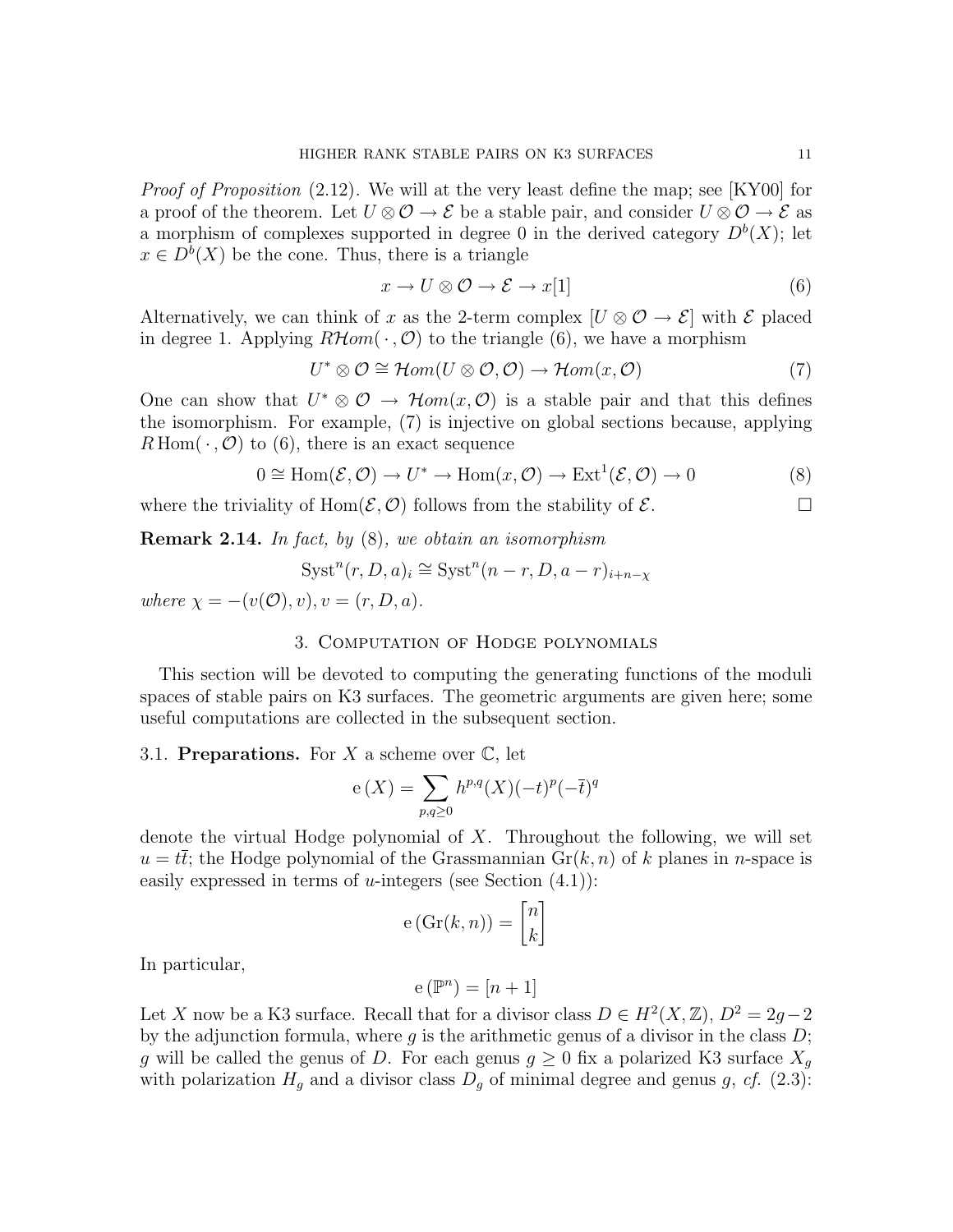- $g = 0, 1$ :  $X_g \to \mathbb{P}^1$  is an elliptic K3 with a section.  $Pic(X_g) = \mathbb{Z}\sigma \oplus \mathbb{Z}f$ , where f is the fiber class and  $\sigma$  the section class. For  $g = 0$  take  $H_0 = \sigma + 3f$  and  $D_0 = \sigma$ ; for  $g = 1$  take  $H_1 = \sigma + 3f$  and  $D_1 = f$ .
- $g \geq 2$ :  $X_g$  has Picard rank 1 with ample generator  $H_g$  of genus g; take  $D_q = H_q$ .

Denote by  $M(r, D_g, k)$  the moduli space of  $H_g$ -stable rank r sheaves  $\mathcal E$  on  $X_g$  with  $c_1(E) = D_q$  and  $ch_2(E)$ .  $[X_q] = k$ —in the notation of Section (2.1), this is  $M(v)$  for  $v(\mathcal{E}) = (r, D_g, k)$ . Define infinite matrices  $\mathbf{M}(\mathbf{g}) = (M(g)_{ij})_{i,j \geq 0}$  and  $\mathbf{Syst}^{\mathbf{n}}(\mathbf{g}) =$  $(\text{Syst}^n(g)_{ij})_{i,j\geq 0}$  of Hodge polynomials by

$$
M(g)_{ij} = \begin{cases} e\left(M\left(\frac{i-j}{2}, D_g, \frac{i+j}{2}\right)\right), & i-j \equiv 0 \mod 2\\ 0, & i-j \equiv 1 \mod 2 \end{cases}
$$
  
 
$$
Syst^{n}(g)_{ij} = \begin{cases} e\left(Syst^{n}\left(\frac{i-j}{2}, D_g, \frac{i+j}{2}\right)\right), & i-j \equiv 0 \mod 2\\ 0, & i-j \equiv 1 \mod 2 \end{cases}
$$

Note that these matrices only encode moduli of pairs  $U \otimes \mathcal{O} \rightarrow \mathcal{E}$  for which  $\mathcal{E}$  has nonnegative Euler characteristics, but by  $(2.13)$  this will be sufficient. Recall from Section 4.3 that in this case  $M(r, D, a)_i$  is the stratum of  $M(r, D, a)$  of sheaves  $\mathcal E$ with  $h^0(\mathcal{E}) = i$ . By (2.7) the highest dimensional stratum is  $i = r + a = \chi(\mathcal{E})$ ; define a matrix  $\mathbf{M}^{\mathbf{0}}(\mathbf{g}) = (M^0(g)_{ij})_{i,j\geq 0}$  of the virtual Hodge polynomials of these generic strata:

$$
M^{0}(g)_{ij} = \begin{cases} e\left(M\left(\frac{i-j}{2}, D_{g}, \frac{i+j}{2}\right)_{i}\right), & i - j \equiv 0 \mod 2\\ 0, & i - j \equiv 1 \mod 2 \end{cases}
$$

3.2. Encoding the Geometry. In the following arguments, we will at any one time be considering  $X = X_q$  for a fixed g, so we drop the g subscripts from the notation.

For any locally closed stratification of a scheme  $Y$ , the virtual Hodge polynomial of Y is the sum of the virtual Hodge polynomials of the strata. In particular,

$$
e(M(r, D, a)) = \sum_{i=0}^{\infty} e(M(r, D, a)_i)
$$
 (9)

Of course the terms are zero for  $i < \min(0, r + a)$ . Similarly

$$
e(Systn(r, D, a)) = \sum_{i=0}^{\infty} e(Systn(r, D, a)_i)
$$

Recall from Section 4.5 that there is a diagram for  $r \geq n$ ,  $r + a \geq 2n$ ,

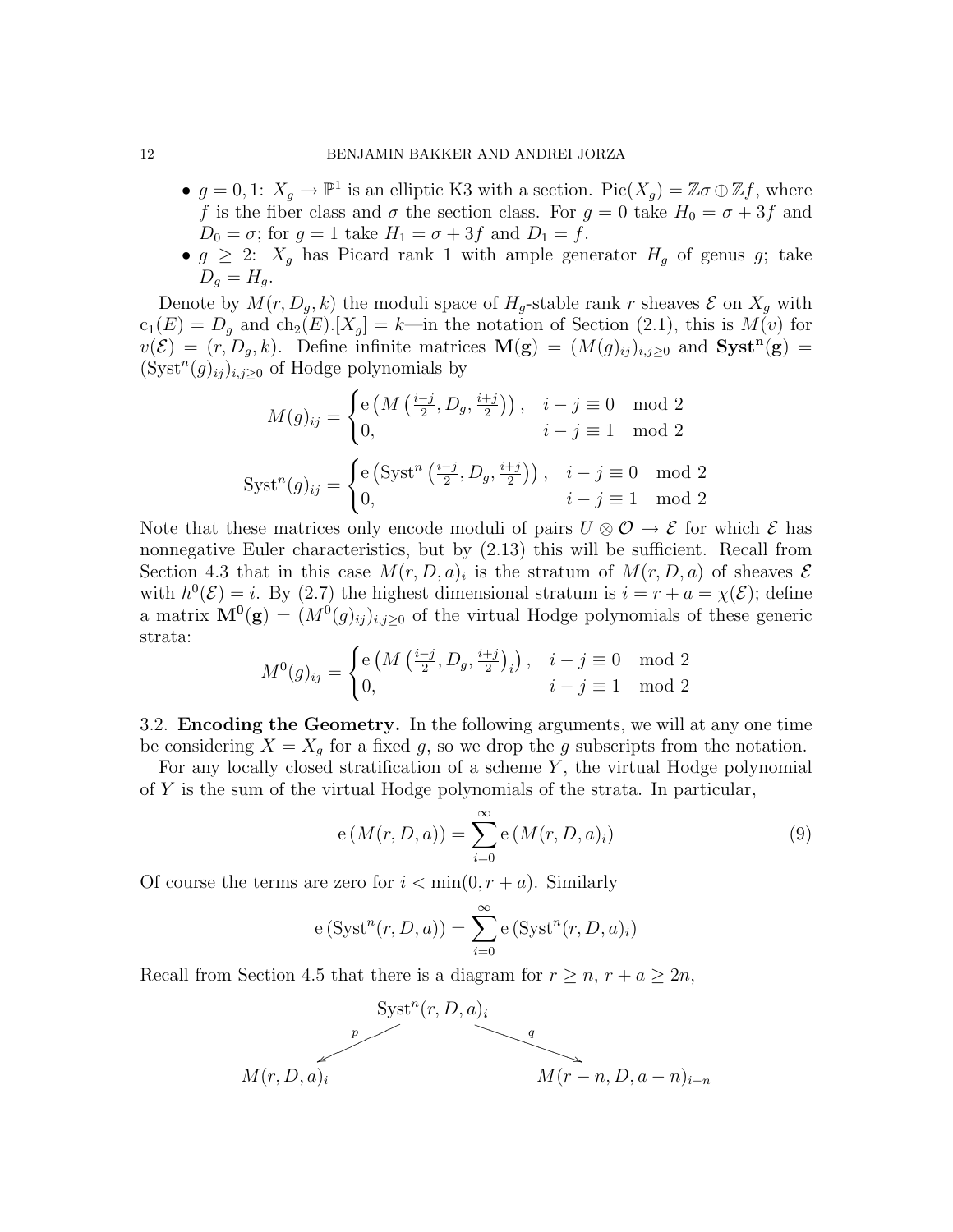which can be rewritten as



for  $i, r, n \geq 0$ . Recall that the fiber of p above  $M(r+n, D, a+n)_{i+n}$  is  $\text{Gr}(n, i+n)$  and the fiber of q over  $M(r, D, a)_i$  is  $\text{Gr}(n, i-r-a)$ ; we have  $i \geq r+a$  since  $h^0(\mathcal{E}) \geq \chi(\mathcal{E})$ for any stable  $\mathcal E$  as  $h^2(\mathcal E)=0$ . Taking  $n=i-r-a$ ,

$$
Syst^{i-r-a}(i-a, D, i-r)_{2i-r-a}
$$
\n
$$
M(i-a, D, i-r)_{2i-r-a}
$$
\n
$$
M(r, D, a)_i
$$

where q is an isomorphism and p is an étale-locally fibration with fiber  $Gr(i - r - )$  $a, 2i - r - a$ ).

For any Zariski-locally trivial fibration  $Y \rightarrow S$  with fiber  $F$ —*i.e.*, Zariski-locally trivially on S,  $Y \rightarrow S$  is isomorphic to the projection  $F \times S \rightarrow S$ —the Hodge polynomials simply multiply

$$
e(Y) = e(F) e(S)
$$

The same is not in general true for étale-locally trivial fibrations, but it is in this case:

**Lemma 3.1.** Let Y, S be quasiprojective varieties over  $\mathbb{C}$ , and  $\pi : X \to Y$  a projective  $\acute{e}tale-locally trivial fibration with fiber Gr(k, n). Then$ 

$$
e(Y) = e(\operatorname{Gr}(k, n)) e(S)
$$

*Proof.* Let  $\Omega = \Omega_{Y/S}$  be the relative cotangent bundle, and let  $A \subset H_c^*(Y, \mathbb{Q})$  be the sub-Hodge structure generated by the Chern classes  $c_i(\Omega_{Y/S})$  and their products. For each fiber  $i : \text{Gr}(k, n) \to Y$ ,  $i^*$  clearly restricts to an isomorphism  $A \stackrel{\cong}{\to} \mathbb{R}$  $H^*(\mathrm{Gr}(k,n),\mathbb{Q})$  of Hodge structures. Let  $\varphi : H^*(\mathrm{Gr}(k,n),\mathbb{Q}) \to A$  be the inverse, and define a morphism of Hodge structures

$$
\psi = \varphi \smile \pi^* : H^*(\mathrm{Gr}(k, n), \mathbb{Q}) \otimes H^*_c(S, \mathbb{Q}) \to H^*_c(Y, \mathbb{Q})
$$

By the Leray-Hirsch theorem, this is an isomorphism of vector spaces, and therefore of Hodge structures.

Thus,

$$
e(M(r, D, a)_i) = e(Gr(i - r - a, 2i - r - a)) e(M(i - a, D, i - r)_{2i - r - a})
$$
  

$$
= \begin{bmatrix} 2i - r - a \\ i - r - a \end{bmatrix} e(M(i - a, D, i - r)_{2i - r - a})
$$
(10)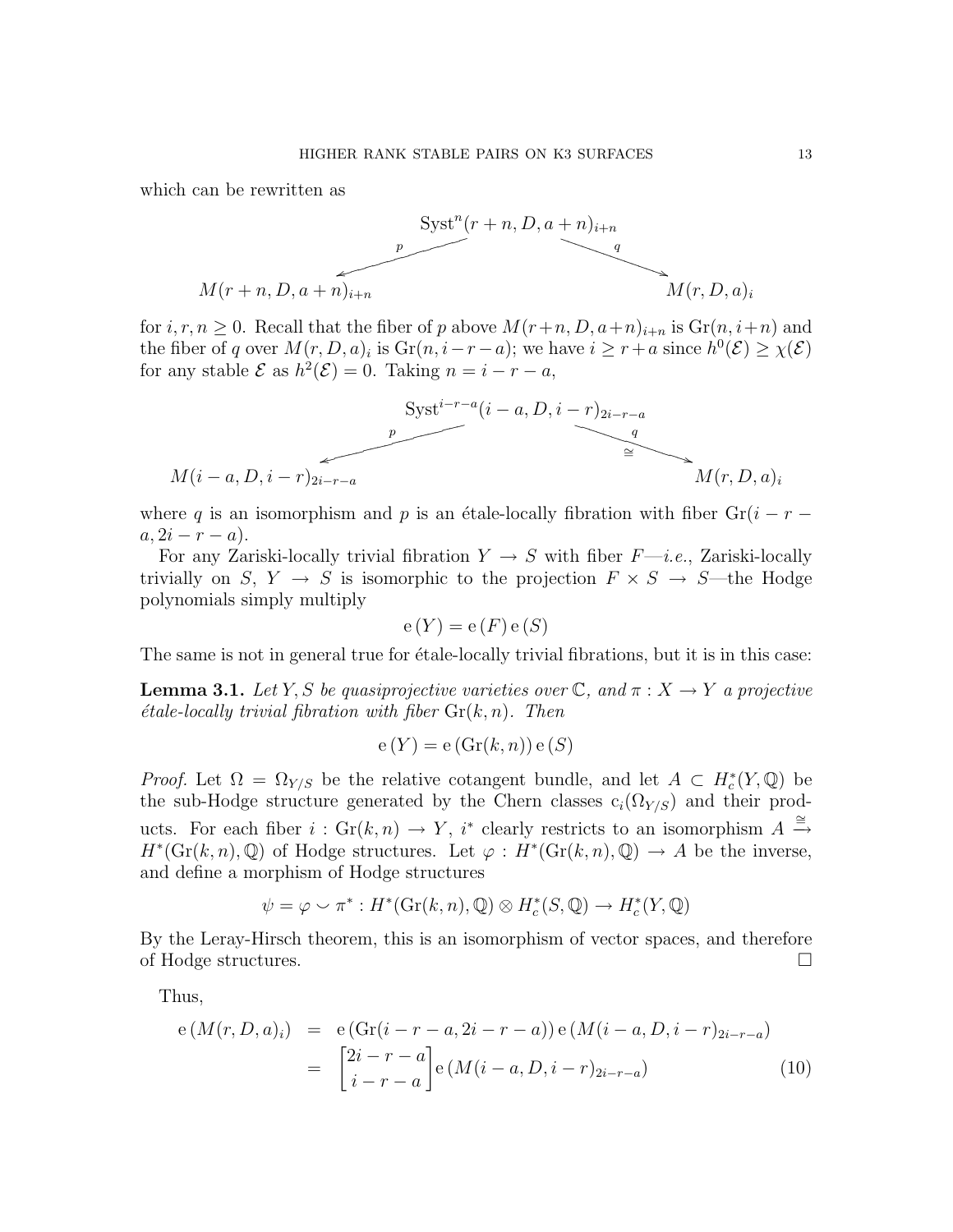After replacing  $\ell = r, a = k + \ell$ , and  $i = k + 2\ell + s$ , this becomes

$$
e(M(\ell, D, k+\ell)_{k+2\ell+s}) = {k+2\ell+2s \brack s} e(M(\ell+s, D, k+\ell+s)_{k+2\ell+2s}) \qquad (11)
$$

The Hodge polynomial on the right is  $M^0(g)_{k+2\ell+2s,k}$ . The strata  $M(\ell, D, k+\ell)_{k+2\ell+s}$ are null for  $s < 0$ , so

$$
M(g)_{k+2\ell,k} = e(M(\ell, D, k+\ell))
$$
  
= 
$$
\sum_{s=0}^{\infty} {k+2\ell+2s \choose s} M^{0}(g)_{k+2\ell+2s,k}
$$
  
= 
$$
\sum_{s=0}^{\infty} A^{0}_{k+2\ell,k+2\ell+2s} M^{0}(g)_{k+2\ell+2s,k}
$$

where  $\mathbf{A}(\mathbf{0}) = (A_{ij}^0)_{i,j \geq 0}$  is the matrix from Section 4.4. Thus

$$
\mathbf{M}(\mathbf{g}) = \mathbf{A}(\mathbf{0})\mathbf{M}^{\mathbf{0}}(\mathbf{g})
$$

Moreover, since

$$
e(Systn(r, D, a)i) = e(Gr(n, i)) e(M(r, D, a)i)
$$

We have

$$
e(Syst^{n}(\ell, D, k+\ell)_{k+2\ell+s}) = \begin{bmatrix} k+2\ell+s \\ n \end{bmatrix} e(M(\ell, D, k+\ell)_{k+2\ell+s})
$$

so that

$$
Syst^{n}(g)_{k+2\ell,k} = e(Syst^{n}(\ell, D, k+\ell))
$$
  
= 
$$
\sum_{s=0}^{\infty} {k+2\ell+s \brack n} {k+2\ell+2s \brack s} M^{0}(g)_{k+2\ell+2s,k}
$$
  
= 
$$
\sum_{s=0}^{\infty} A^{n}_{k+2\ell,k+2\ell+2s} M^{0}(g)_{k+2\ell+2s,k}
$$

where  $\mathbf{A}(\mathbf{n}) = (A_{ij}^n)_{i,j \geq 0}$  is the more general A-matrix from Section 4.4. Thus,

$$
\mathbf{Syst^n}(\mathbf{g}) = \mathbf{A(n)M^0}(\mathbf{g})
$$

and setting  $P(n) = A(n)A(0)^{-1}$ ,

Proposition 3.2.

$$
\mathbf{Syst}^n(g) = P(n)M(g)
$$

The entries of  $P(n)$  are computed in  $(4.5)$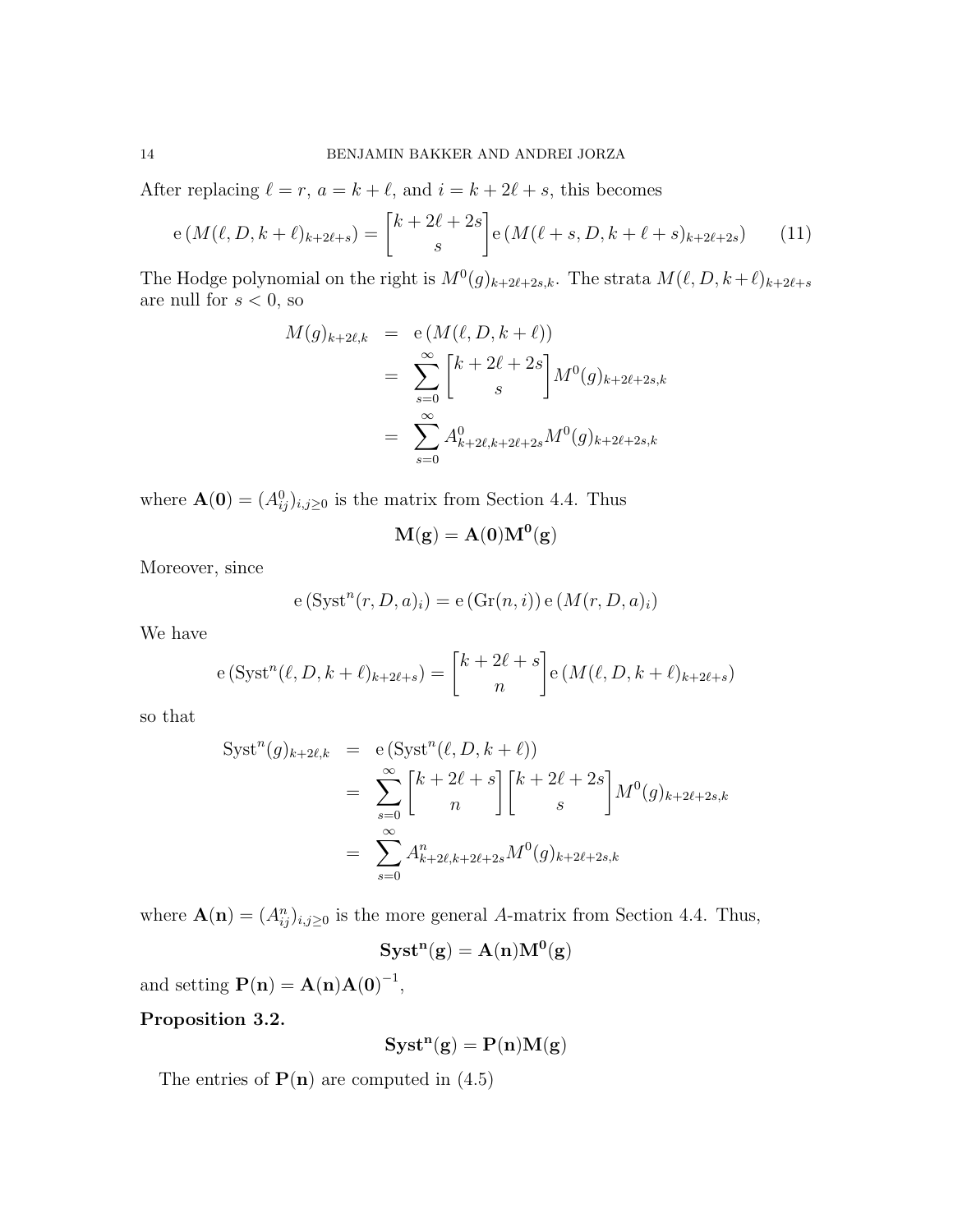3.3. Explicit Computations. By  $(2.1)$ ,  $M(r, D, a)$  is deformation equivalent to the Hilbert scheme of points  $X^{[g-ra]}$ , so

$$
e(M(r, D, a)) = e(X^{[g-ra]})
$$

The generating function for the Hodge polynomials of the  $X^{[n]}$  is, by Göttsche's formula  $[Göt90]$ ,

$$
\sum_{n\geq 0} e(X^{[n]}) q^n = \prod_{n\geq 1} \prod_{i,j=0}^{2} (1 - (-1)^{i+j} t^{i-1} \overline{t}^{j-1} (uq)^n)^{-(-1)^{i+j} h^{i,j}(X)}
$$
  
= 
$$
\prod_{n\geq 1} \frac{1}{(1 - u^{-1}(uq)^n)(1 - t\overline{t}^{-1}(uq)^n)(1 - (uq)^n)^{20}(1 - \overline{t}t^{-1}(uq)^n)(1 - u(uq)^n)}
$$

More concisely,

$$
\sum_{n\geq 0} e(X^{[n]}) u^{-n} q^n =
$$
  
= 
$$
\prod_{n\geq 1} \frac{1}{(1 - u^{-1} q^n)(1 - t^2 u^{-1} q^n)(1 - q^n)^{20} (1 - t^{-2} u q^n)(1 - u q^n)}
$$
(12)

Denote by  $c(n) = e(X^{[n]})$ . We are interested in the generating function (we suppress the u-dependence from the notation)

$$
F_n^r(q, y) := \sum_{g \ge 0} \sum_{k \in \mathbb{Z}} e\left(\text{Syst}^n(r, D_g, k+r)\right) u^{-g} y^k q^{g-1}
$$
  
= 
$$
\sum_{g \ge 0} \sum_{k \ge 0} e\left(\text{Syst}^n(r, D_g, k+r)\right) u^{-g} y^k q^{g-1}
$$
  
+ 
$$
\sum_{g \ge 0} \sum_{k < 0} e\left(\text{Syst}^n(r, D_g, k+r)\right) u^{-g} y^k q^{g-1}
$$
(13)

The exponent  $g - 1$  of q (instead of simply g) is customary. For  $r \leq n$ , we know by (2.12) that

$$
Systn(r, D, r - k) \cong Systn(n - r, D, n - r + k)
$$

and therefore we can write (13) as

$$
F_n^r(q, y) = \sum_{g \ge 0} \sum_{k \ge 0} \text{Syst}^n(g)_{k+2r, k} u^{-g} y^k q^{g-1} + \sum_{g \ge 0} \sum_{k > 0} \text{Syst}^n(g)_{k+2(n-r), k} u^{-g} y^{-k} q^{g-1}
$$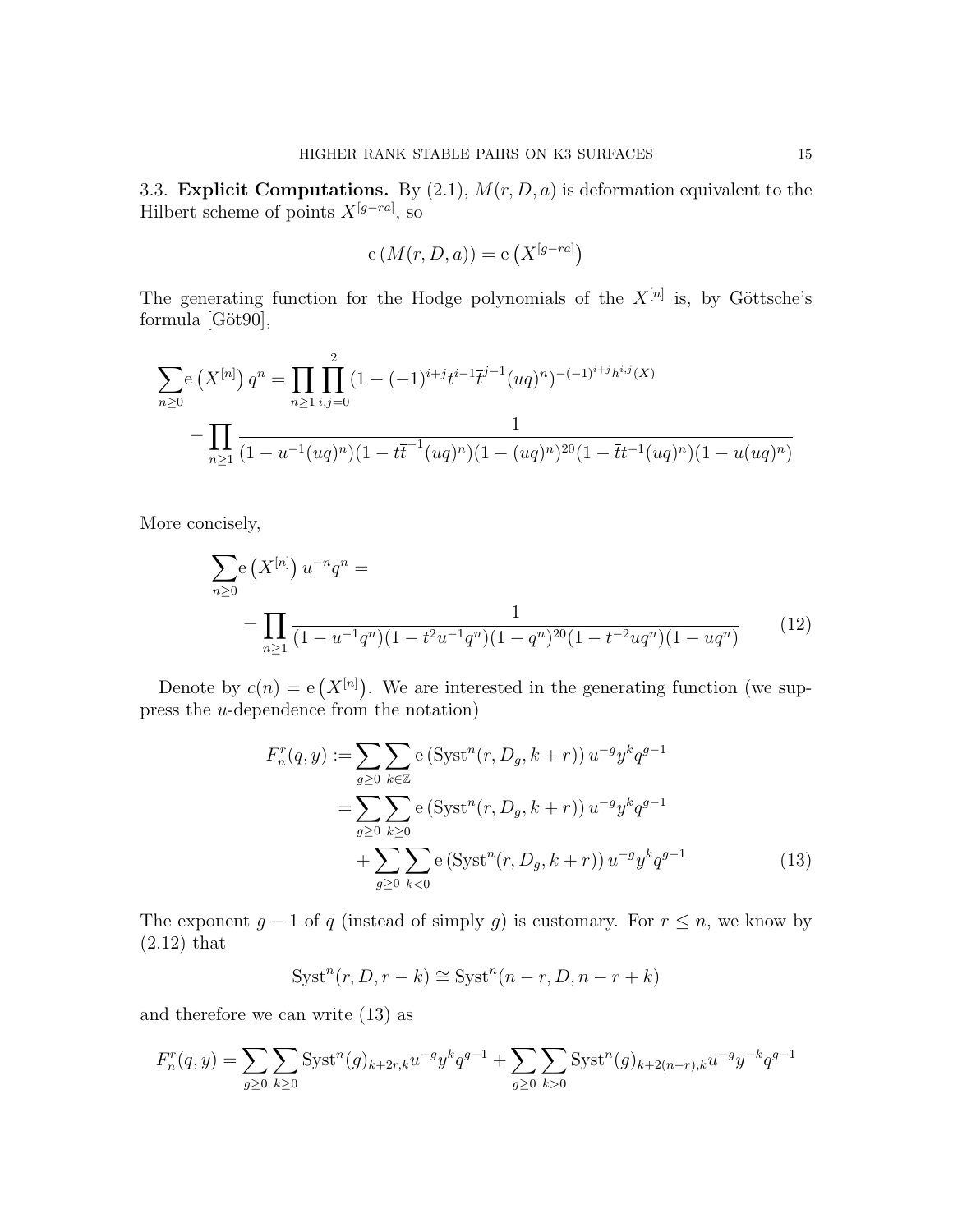We have

$$
Syst^{n}(g)_{k+2r,k} = \sum_{\ell \ge r} P_{k+2r,k+2\ell}^{n} M(g)_{k+2\ell,k}
$$
  

$$
= \sum_{\ell \ge r} P_{k+2r,k+2\ell}^{n} C(g - \ell^{2} - \ell k)
$$
  

$$
Syst^{n}(g)_{k+2(n-r),k} = \sum_{\ell \ge r+n} P_{k-2r+2n,k+2\ell}^{n} M(g)_{k+2\ell,k}
$$
  

$$
= \sum_{\ell \ge r+n} P_{k-2r+2n,k+2\ell}^{n} C(g - \ell^{2} - \ell k)
$$

Therefore

$$
F_n^r(q, y) = \sum_{g \ge 0} \sum_{k \in \mathbb{Z}} u^{-g} q^{g-1} y^k \operatorname{Syst}^n(g)_{k+2r,k}
$$
  
= 
$$
\sum_{g \ge 0} \sum_{k \ge 0} u^{-g} q^{g-1} y^k \sum_{\ell \ge r} P_{k+2r,k+2\ell}^n c(g - \ell^2 - \ell k)
$$
  
+ 
$$
\sum_{g \ge 0} \sum_{k \ge 1} u^{-g} q^{g-1} y^{-k} \sum_{\ell \ge n-r} P_{k-2r+2n,k+2\ell}^n c(g - \ell^2 - \ell k)
$$

and thus

$$
F_n^r(q, y) = S(q) \sum_{k \ge 0} \sum_{\ell \ge r} y^k u^{-\ell^2 - \ell k} q^{\ell k + \ell^2} P_{k+2r, k+2\ell}^n \tag{14}
$$

$$
+ S(q) \sum_{k \ge 1} \sum_{\ell \ge n-r} y^{-k} u^{-\ell^2 - \ell k} q^{\ell k + \ell^2} P_{k-2r+2n, k+2\ell}^n \tag{15}
$$

where

$$
S(q) = \sum_{g \ge 0} c(g) u^{-g} q^{g-1}
$$

is the generating function of the Hodge polynomials of the Hilbert schemes of points on a K3 surface (again with the customary shift in the  $q$  power). We also know by (4.7) that

$$
P_{k+2r,k+2\ell}^{n} = u^{r(n-r)}u^{\ell^2+\ell k-n\ell-kr}\frac{[k+2\ell]}{[n]} \begin{bmatrix} n+\ell-r-1\\n-1 \end{bmatrix} \begin{bmatrix} k+\ell+r-1\\n-1 \end{bmatrix}
$$

$$
P_{k-2r+2n,k+2\ell}^{n} = u^{r(n-r)}u^{\ell^2+\ell k-n\ell-k(n-r)}\frac{[k+2\ell]}{[n]} \begin{bmatrix} \ell+r-1\\n-1 \end{bmatrix} \begin{bmatrix} k+\ell-r+n-1\\n-1 \end{bmatrix}
$$

Note that the sums in (14), (15) make sense for all  $\ell \geq 0$  since the terms are zero whenever  $\ell < r$  in the first and  $\ell < n - r$  in the second sum.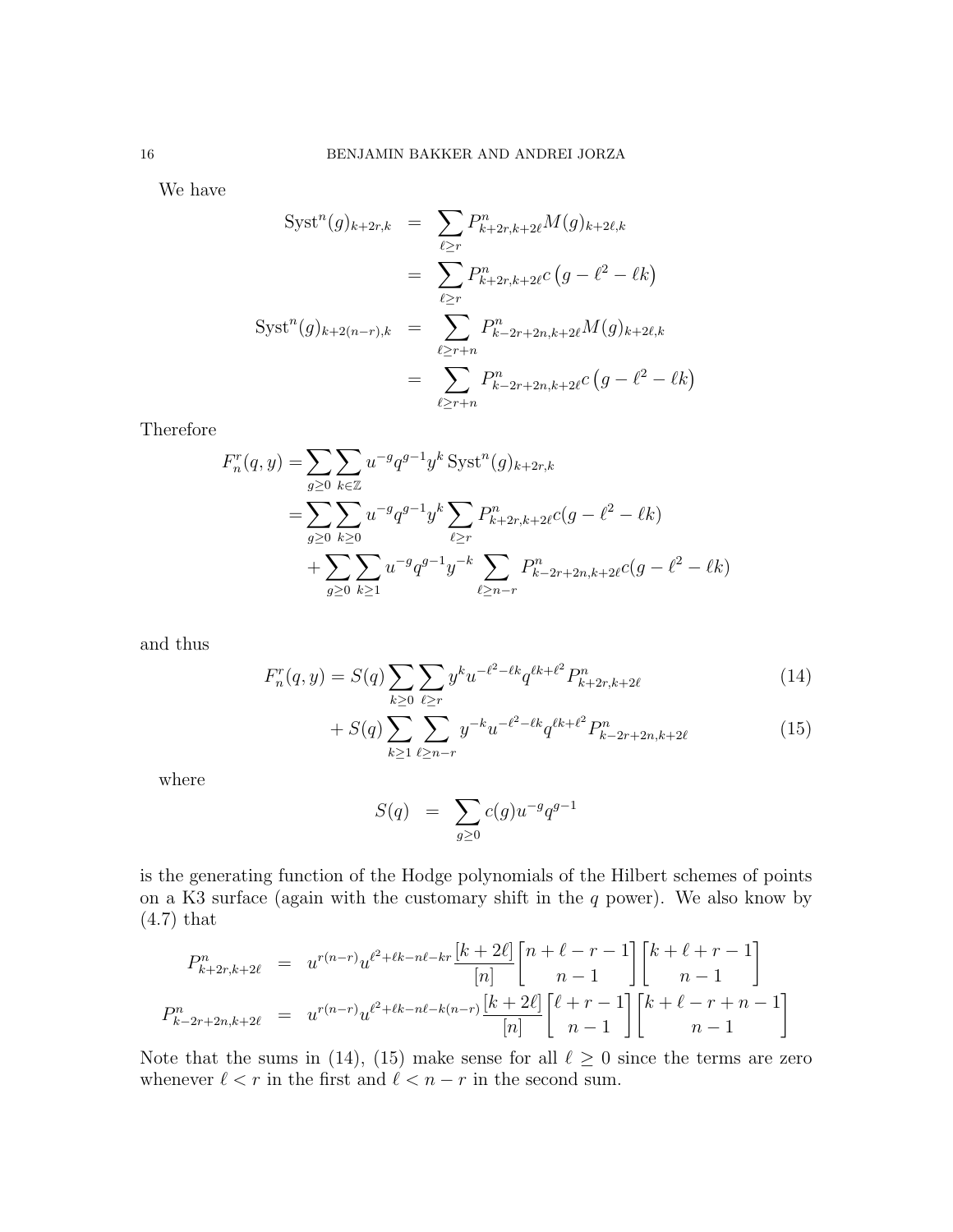Write  $p = \ell + k$  to get

$$
\sum_{k\geq 0} \sum_{\ell\geq 0} y^k u^{-\ell^2 - \ell k} q^{\ell k + \ell^2} P_{k+2r,k+2\ell}^n
$$
\n
$$
= \frac{u^{r(n-r)}}{[n]} \sum_{\ell\geq 0} \sum_{p\geq \ell} u^{-n\ell - (p-\ell)r} [p+\ell] \binom{n+\ell-r-1}{n-1} \binom{p+r-1}{n-1} y^{p-\ell} q^{p\ell}
$$

and

$$
\sum_{k>0} \sum_{\ell\geq 0} y^{-k} u^{-\ell^2 - \ell k} q^{\ell k + \ell^2} P_{k-2r+2n,k+2\ell}^n
$$
\n
$$
= \frac{u^{r(n-r)}}{[n]} \sum_{p>\ell} \sum_{\ell\geq 0} u^{-np+(p-\ell)r} [p+\ell] \binom{\ell+r-1}{n-1} \binom{n-r+p-1}{n-1} y^{\ell-p} q^{p\ell}
$$
\n
$$
\stackrel{\ell \leftrightarrow p}{=} \frac{u^{r(n-r)}}{[n]} \sum_{p\geq 0} \sum_{\ell\geq p} u^{-n\ell-(p-\ell)r} [p+\ell] \binom{n+\ell-r-1}{n-1} \binom{p+r-1}{n-1} y^{p-\ell} q^{p\ell}
$$

Where the second line is obtained by setting  $k = p - \ell$ , and the third by switching p and  $\ell$ . Noting that  $\lceil \frac{n+\ell-r-1}{n-1} \rceil$  $\binom{\ell-r-1}{n-1}$  and  $\binom{p+r-1}{n-1}$  $\binom{+r-1}{n-1}$  vanish for  $\ell < r$  and  $p < n-r$ , respectively, the result is

Theorem 3.3. For  $r \leq n$ ,

$$
\frac{F^r_n(q,y)}{S(q)} ~=~ \frac{u^{r(n-r)}}{[n]} \sum_{\substack{p\geq n-r\\ \overline{\ell}\geq r}} u^{-n\ell-(p-\ell)r}[p+\ell] \binom{n+\ell-r-1}{n-1} \binom{p+r-1}{n-1} y^{p-\ell} q^{p\ell}
$$

**Remark 3.4.** One is able to produce a similar formula for  $r > n$  by once again using the duality  $(2.12)$ , but it requires defining  $M(r, D, a)$  for negative r. Such moduli spaces naturally parametrize objects in the derived category  $D^b(X)$  Verdier dual to stable sheaves; this will be further pursued in a subsequent paper by the authors.

**Remark 3.5.** The same method may be employed to compute the Hodge polynomials of the Brill-Noether strata  $M(r, D_g, r+k)_i$  of each moduli space. For example, the generating function

$$
M_{\text{gen}}^r(q, y) = \sum_{g \ge 0} \sum_{k \ge 0} e\left(M^0(r, D_g, k+r)\right) u^{-g} y^k q^{k-1}
$$

(note that  $k \geq 0$ ) can be computed by repeating the same calculation above, but with the  $P(n)$  matrix replaced with  $B = A(0)^{-1}$  in (14) (see Section (4.4)). Similarly, (11) can be used to obtain the generating function of the Hodge polynomials of the Brill-Nother strata of a fixed codimension.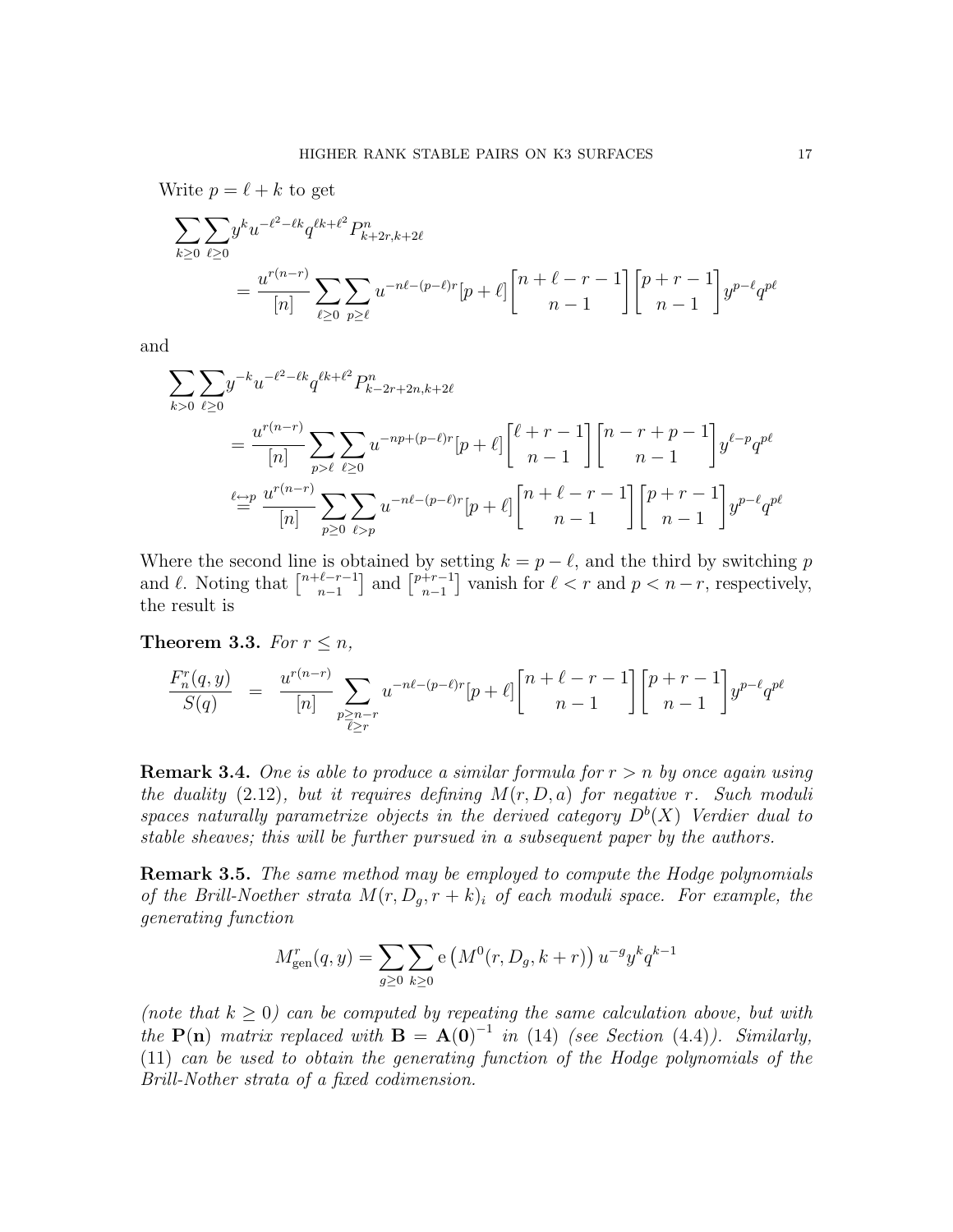Note that the only dependence on  $t, \bar{t}$  that doesn't factor through  $u = t\bar{t}$  is from the term  $S(q)$ . In particular for  $r = 0, n = 1$ 

$$
\frac{F_1^0(q, y)}{S(q)} = \sum_{\ell \ge 0} \sum_{p \ge 1} u^{-\ell} [p + \ell] y^{p-\ell} q^{p\ell}
$$

$$
= \frac{1}{u-1} \sum_{\ell \ge 0} \sum_{p \ge 1} (u^p - u^{-\ell}) y^{p-\ell} q^{p\ell}
$$

$$
= \frac{1}{u-1} \Psi(u, y; q)
$$

where  $\Psi(u, y; q)$  is the function from Section 4.3. By the computations in Section  $(4.3)$ , we recover

Corollary 3.6. [KY00, Theorem 5.158].

$$
\frac{F_1^0(q,y)}{S(q)} = \frac{-1}{(1-y)(1-u^{-1}y^{-1})} \prod_{n\geq 1} \frac{(1-q^n)^2(1-uq^n)(1-u^{-1}q^n)}{(1-yq^n)(1-y^{-1}q^n)(1-uyq^n)(1-u^{-1}y^{-1}q^n)}
$$

For future reference, set

$$
\Phi(u, y; q) = \prod_{n \ge 1} \frac{(1 - q^n)^2 (1 - u q^n)(1 - u^{-1} q^n)}{(1 - y q^n)(1 - y^{-1} q^n)(1 - u y q^n)(1 - u^{-1} y^{-1} q^n)}
$$

Note directly from the formula in  $(3.3)$  that the duality  $(2.12)$  manifests itself in a kind of rank-level duality for the generating function  $F_n^r(q, y)$ :

Corollary 3.7.

$$
F_n^r(q, y) = F_n^{n-r}(q, y^{-1})
$$

3.4. Relation to  $r = 0, n = 1$ . The form of the higher generating functions is strongly determined by the Kawai-Yoshioka  $(r = 0, n = 1)$  function. Define Laurent polynomials  $C_n^r(i, j)$  in u for  $r \geq 0, n \geq 1, 1 \leq i \leq n$  and  $0 \leq j \leq n-i$  by  $C_n^r(n, 0) = 1$ and

$$
C_{n+1}^r(i,j) = C_n^r(i-1,j) + C_n^r(i+1,j-1) - u^{r-n} C_n^r(i,j-1) - u^{n-r} C_n^r(i,j)
$$

**Lemma 3.8.** The term  $u^{-n\ell-(p-\ell)r}[p+\ell]$  $\lceil n + \ell - r - 1 \rceil$  $n-1$  $\left[\right] [p + r - 1]$  $n-1$ 1 is equal to

$$
\frac{(u-1)^{1-2n}}{[n-1]!^2} \sum_{i=1}^n \sum_{j=0}^{n-i} C_n^r(i,j) (u^{ip} - u^{-i\ell}) u^{j(p-\ell)}
$$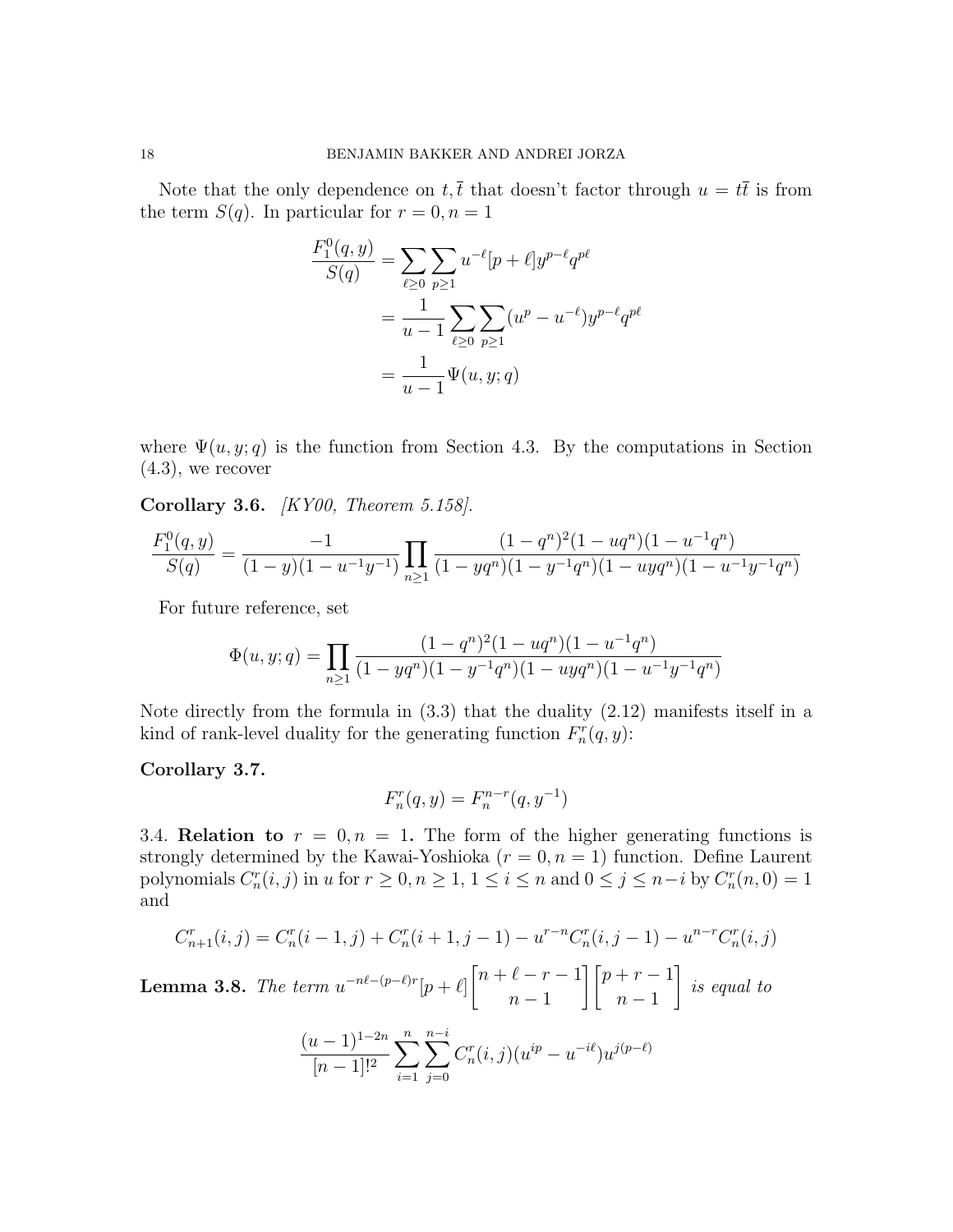*Proof.* Clearly the claim is true for  $n = 1$ . Note that

$$
\frac{u^{-\ell}[n+\ell-r][p+r-n]}{[n]^2} = \frac{(u-1)^2}{[n]^2}(u^{n-r} - u^{-\ell})(u^{p+r-n-\ell} - u^{\ell})
$$

$$
= \frac{(u-1)^2}{[n]^2}(u^p - u^{p+r-n-\ell} - u^{n-r} + u^{-\ell})
$$

Thus by induction

$$
u^{-(n+1)\ell-(p-\ell)r}[p+\ell] \begin{bmatrix} n+\ell-r-1 \\ n \end{bmatrix} \begin{bmatrix} p+r-1 \\ n \end{bmatrix}
$$
(16)  
= 
$$
\frac{u^{-\ell}[n+\ell-r][p+r-n]}{[n]^2} \left( u^{-n\ell-(p-\ell)r}[p+\ell] \begin{bmatrix} n+\ell-r-1 \\ n-1 \end{bmatrix} \begin{bmatrix} p+r-1 \\ n-1 \end{bmatrix} \right)
$$
  
= 
$$
\frac{(u-1)^2}{[n]^2} (u^p - u^{p+r-n-\ell} - u^{n-r} + u^{-\ell}) \left( \frac{(u-1)^{2-2n}}{[n-1]!^2} \sum_{i,j} C_n^r(i,j) (u^{ip} - u^{-i\ell}) u^{j(p-\ell)} \right)
$$

The two fractions match up to give the coefficient we want in front of the sum. Note that

$$
(u^{p} + u^{-\ell})(u^{ip} - u^{-i\ell})u^{j(p-\ell)} = (u^{(i+1)p} - u^{p-i\ell})u^{j(p-\ell)} + (u^{ip-\ell} - u^{-(i+1)\ell})u^{j(p-\ell)}
$$
  
= 
$$
(u^{(i+1)p} - u^{-(i+1)\ell})u^{j(p-\ell)} + (u^{(i-1)p} - u^{-(i-1)\ell})u^{(j+1)(p-\ell)}
$$

and

$$
-(u^{p+r-n-\ell}+u^{n-r})(u^{ip}-u^{-i\ell})u^{j(p-\ell)} = -u^{r-n}(u^{ip}-u^{-i\ell})u^{(j+1)(p-\ell)} - u^{n-r}(u^{ip}-u^{-i\ell})u^{j(p-\ell)}
$$
  
So that in (16) the coefficient of  $(u^{ip} - u^{-i\ell})u^{p-\ell}$  is  

$$
C_n^r(i-1,j) + C_n^r(i+1,j-1) - u^{r-n}C_n^r(i,j-1) - u^{n-r}C_n^r(i,j)
$$

$$
C_n(i-1,j) + C_n(i+1,j-1) - u \qquad C_n(i,j-1) - u
$$
  
which by definition is  $C_{n+1}^r(i,j)$ .

By 
$$
(3.3)
$$
,

$$
[n]u^{r(r-n)}S(q)^{-1}F_n^r(q,y) = \sum_{\ell \ge 0} \sum_{p\ge 0} u^{-n\ell-(p-\ell)r}[p+\ell] \binom{n+\ell-r-1}{n-1} \binom{p+r-1}{n-1} y^{p-\ell} q^{p\ell}
$$
  

$$
= \frac{(u-1)^{1-2n}}{[n-1]!^2} \sum_{i=1}^n \sum_{j=0}^{n-i} C_n^r(i,j) \sum_{p,\ell \ge 0} (u^{ip} - u^{-i\ell}) u^{j(p-\ell)} y^{p-\ell} q^{p\ell}
$$
  

$$
= \frac{(u-1)^{1-2n}}{[n-1]!^2} \sum_{i=1}^n \sum_{j=0}^{n-i} C_n^r(i,j) \Psi(u^i, u^j y; q)
$$

 $\Box$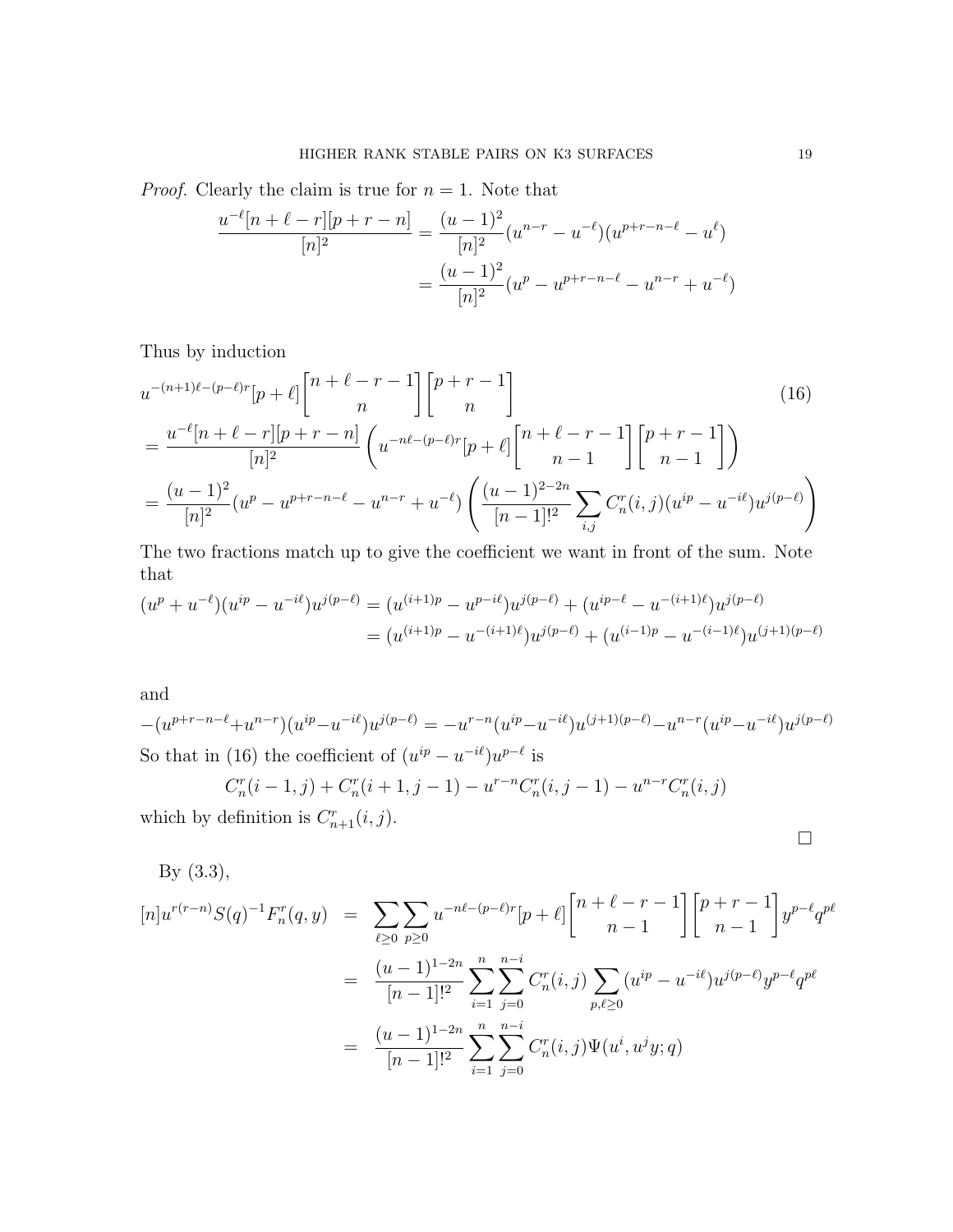So finally

Theorem 3.9.

$$
\frac{F_n^r(q,y)}{S(q)} = \frac{u^{r(n-r)}(u-1)^{1-2n}}{[n][n-1]!^2} \sum_{i=1}^n \sum_{j=0}^{n-i} C_n^r(i,j) \Psi(u^i, u^j y; q)
$$

For example, for  $n = 2$  the only nonzero  $C_2^r(i, j)$  are

$$
C_2^r(2,0) = 1 \quad C_2^r(1,0) = -u^{1-r} \quad C_2^r(1,1) = -u^{r-1}
$$

and therefore

$$
u^{r(r-2)}(u-1)^3[2]S(q)^{-1}F_2^r(q,y) = \Psi(u^2,y) - u^{1-r}\Psi(u,y) - u^{r-1}\Psi(u,uy) \tag{17}
$$

3.5. Euler Characteristics and Modularity. Of particular interest is the generating function  $f_n^r(q, y) := F_n^r(q, y)|_{t=\bar{t}=1}$  of the Euler characteristics  $\chi(\text{Syst}^n(r, D, a))$ of the stable pair moduli spaces. By definition,

$$
f_n^r(q, y) = \sum_{g \ge 0} \sum_{k \in \mathbb{Z}} \chi\left(\text{Syst}^n(r, D_g, k+r)\right) y^k q^{g-1}
$$

The generating function  $s(q)$  of the Euler characteristics of the Hilbert scheme of points is well known. From (12),

$$
s(q) = S(q)|_{t=\bar{t}=1} = \sum_{g \ge 0} \chi(X^{[g]}) q^{g-1} = q^{-1} \prod_{g \ge 1} \frac{1}{(1-q^g)^{24}} = \frac{1}{\eta(q)^{24}}
$$

where  $\eta(q)$  is the q-expansion of the Dedekind  $\eta$  function. Define

$$
G_n^r(q, y) = \frac{F_n^r(q, y)}{S(q)}
$$

and

$$
g_n^r(q, y) = \frac{f_n^r(q, y)}{s(q)}
$$

From (3.3),

Theorem 3.10.

$$
g_n^r(q, y) = \frac{1}{n} \sum_{\substack{p \ge n-r \\ \ell \ge r}} (p + \ell) {n + \ell - r - 1 \choose n - 1} {p + r - 1 \choose n - 1} y^{p - \ell} q^{p\ell}
$$

Note that the coefficient in (3.6) can be rewritten at  $u = 1$  as

$$
\frac{-1}{(1-y)(1-y^{-1})} = \left(\sqrt{y} - \frac{1}{\sqrt{y}}\right)^{-2}
$$

Thus, for  $r = 0$ ,  $n = 1$  we recover the Kawai-Yoshioka formula [KY00]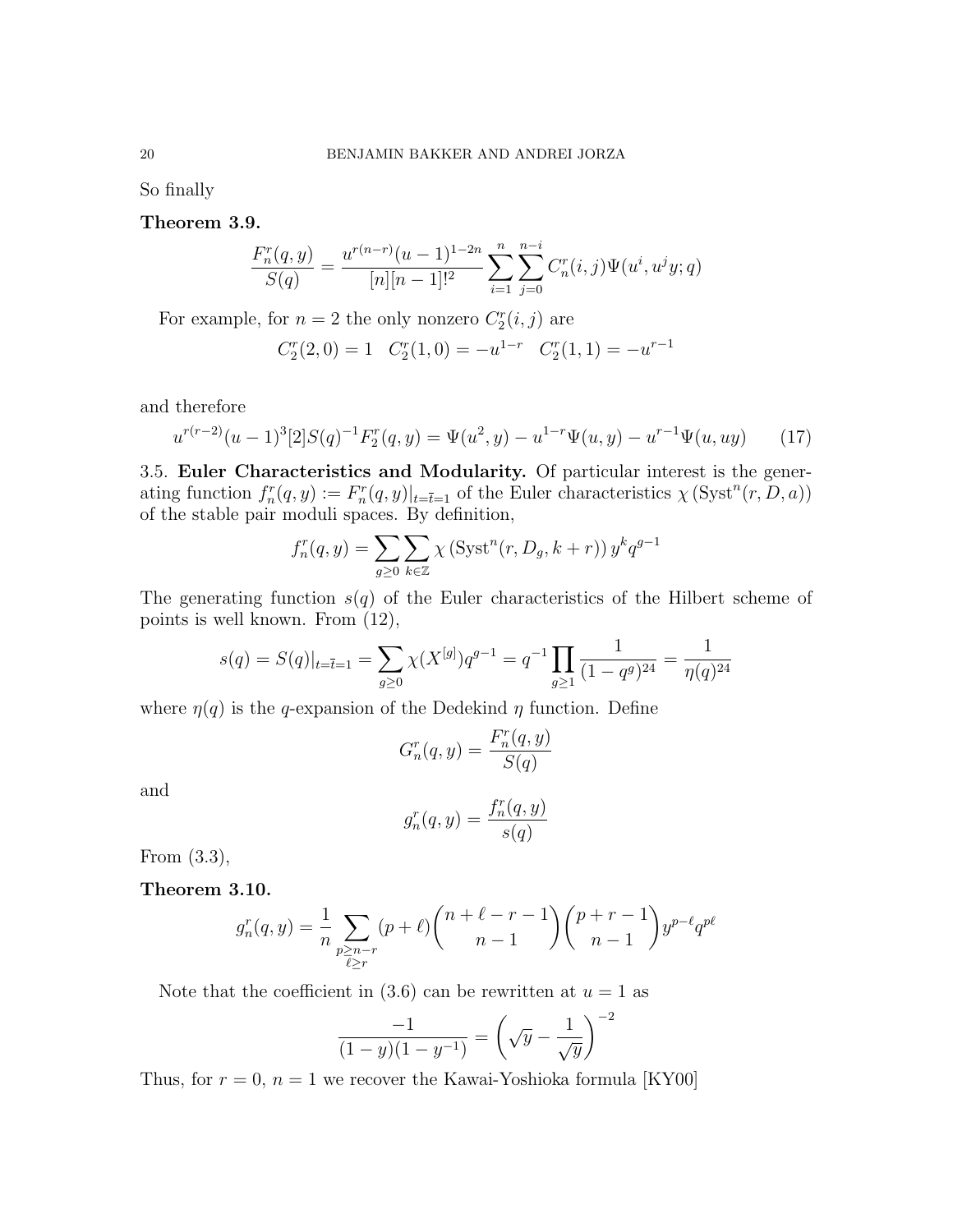Corollary 3.11.

$$
g_1^0(q, y) = \left(\sqrt{y} - \frac{1}{\sqrt{y}}\right)^{-2} \prod_{n \ge 1} \frac{(1 - q^n)^4}{(1 - yq^n)^2 (1 - y^{-1}q^n)^2}
$$

From [MPT] we know the v coefficients of  $g_1^0(q, y)$  after the change of variable  $y = -e^{iv}$  are (the q-expansions of) classical modular forms,

$$
-g_1^0(q, -y) \stackrel{y=-e^{iv}}{=} \frac{1}{v^2} \cdot \exp\left(\sum_{g\geq 1} u^{2g} \frac{|B_{2g}|}{g \cdot (2g)!} E_{2g}(q)\right)
$$

where  $E_{2g}(q)$  is the q-expansion of the 2gth Eisenstein series and  $B_{2g}$  is the 2gth Bernoulli number, defined by  $\frac{t}{e^t-1} = \sum_{n=0}^{\infty} B_n \frac{t^n}{n!}$  $\frac{t^n}{n!}$ . See [Fol09], for example, for an elementary treatment of modular forms. Note that

$$
\frac{iv}{e^{iv} - 1} = \sum_{m \ge 0} \frac{B_m(iv)^m}{m!}
$$

$$
\frac{-iv}{e^{-iv} - 1} = \sum_{m \ge 0} \frac{B_m(-iv)^m}{m!}
$$

thus

$$
\lim_{u \to 1} \frac{v^2}{(1 - u^{k + l} e^{iv})(1 - u^{-l} e^{-iv})} = \sum_{m,n \ge 0} B_m \frac{(iv)^m}{m!} B_n \frac{(-iv)^n}{n!}
$$

$$
= \sum_{n \ge 0} \frac{i^n v^n}{n!} \sum_{k=0}^n (-1)^k B_k B_{n-k} {n \choose k}
$$

is a power series in  $\mathbb{Q}[v]$ , which we denote by  $\mathcal{B}$ .

The divisor functions

$$
\sigma_g(n) = \sum_{d|n} d^g
$$

are related to the Eisenstein series by

$$
E_{2g}(q) = 1 - \frac{4g}{B_{2g}} \sum_{n \ge 1} \sigma_{2g-1} q^n
$$

 $E_{2g}(q)$  is a modular form of weight 2g and level  $\Gamma(1)$ . The Eisenstein series  $E_{2g+1}(q)$ of odd weight  $2g + 1$  and level  $\Gamma(2)$  are defined by

$$
E_{2g+1}(q) = 1 + \frac{4(-1)^g}{e_{2g}} \sum_{n \ge 1} \sigma_{2g-1} q^{n/2}
$$

where the numbers  $e_n$  are defined by  $\frac{1}{\cos t} = \sum_{n\geq 0} e_n \frac{t^n}{n!}$  $\frac{t^n}{n!}$  Let  $R = \mathbb{Q}(i)[E_{2g}(q), E_{2g+1}(q^2)|g \ge 1]$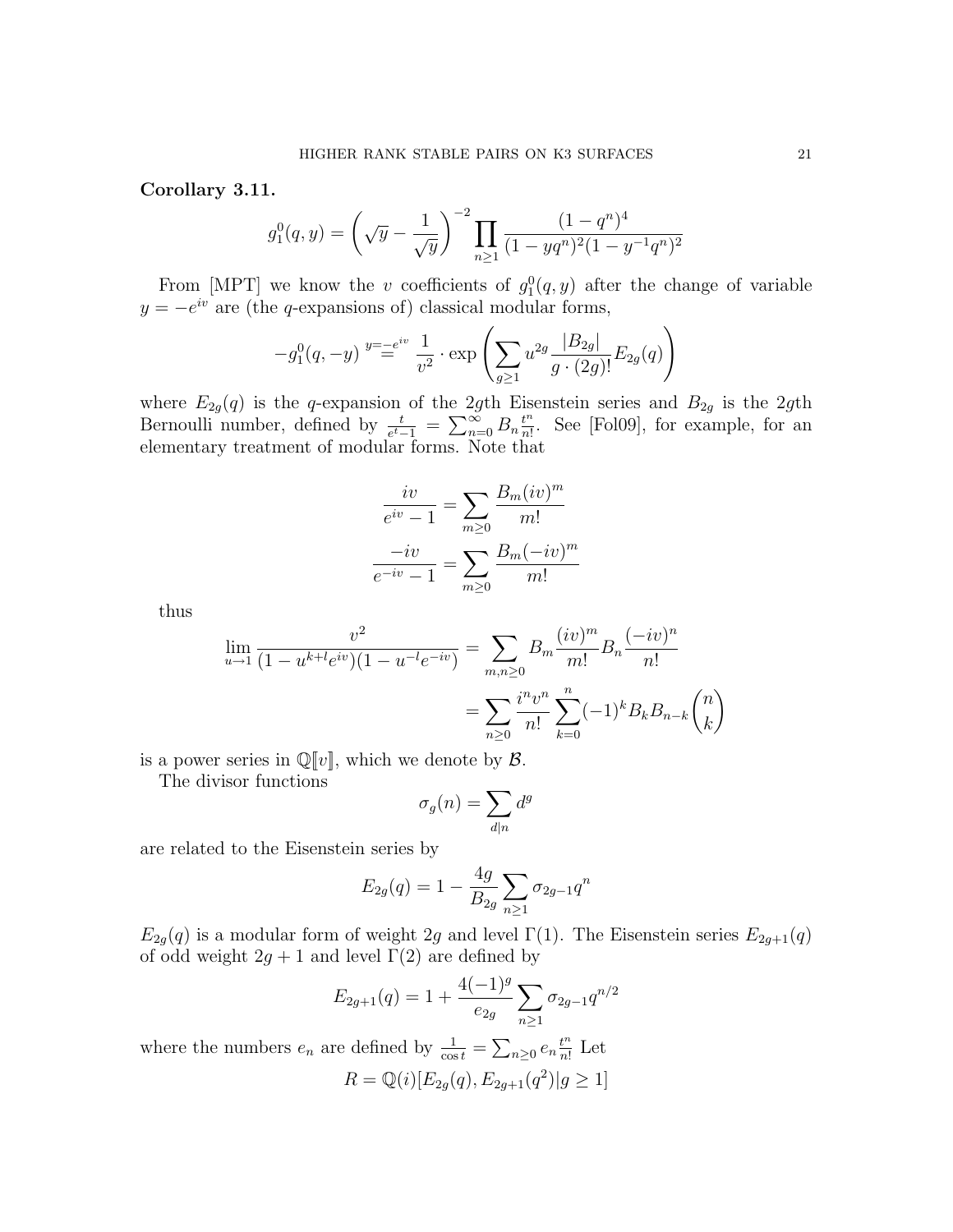be an algebra generated by modular forms on  $\Gamma(4)$ . Clearly the generating functions  $\Sigma_g = \sum_{n \geq 1} \sigma_g(n) q^n \in R$  for  $g \geq 1$ . The modularity result for  $g_n^r(q, y)$  is:

**Theorem 3.12.** The coefficient of  $v^s$  in the power series expansion of  $v^2g_n^r(q, e^{iv})$  is itself a power series in q, and this coefficient is in fact in the algebra R.

First we have

Lemma 3.13. Let  $\log \Phi(u^k,u^\ell e^{iv};q) = \sum_{k=1}^N \delta_k$  $s \geq 0$  $\psi_{k,\ell,s} v^s$  where  $\psi_{k,\ell,s}$  is a function of u and q. Then for all  $t \geq 0$ , the t-th derivatives  $\frac{d^t}{du^t} \psi_{k,\ell,s}|_{u=1} \in R$ .

Proof. By definition

$$
\Phi(u^k, u^\ell e^{iv}, q) = \prod_{n \ge 1} \frac{(1 - q^n)^2 (1 - u^k q^n)(1 - u^{-k} q^n)}{(1 - u^{k + \ell} e^{iv} q^n)(1 - u^{-k - \ell} e^{-iv} q^n)(1 - u^\ell e^{iv} q^n)(1 - u^{-\ell} e^{-iv} q^n)}
$$

and so

$$
\log \Phi(u^k, u^{\ell}e^{iv}; q) = \sum_{n\geq 1} \left( 2\log(1 - q^n) + \log(1 - u^k q^n) + \log(1 - u^{-k} q^n) \right. \\
\left. - \log(1 - u^{k+\ell}e^{iv}q^n) + \log(1 - u^{-k-\ell}e^{-iv}q^n) \right. \\
\left. + \log(1 - u^{\ell}e^{iv}q^n) + \log(1 - u^{-\ell}e^{-iv}q^n) \right) \\
= \sum_{n\geq 1} \sum_{r\geq 1} \frac{q^{nr}}{r} \left( 2 + u^{kr} + u^{-kr} \right) - \\
\sum_{n\geq 1} \sum_{r\geq 1} \sum_{s\geq 0} \frac{q^{nr}(ivr)^s}{rs!} \left( u^{(k+\ell)r} + (-1)^s u^{-(k+\ell)r} + u^{\ell r} + (-1)^s u^{-\ell r} \right) \\
= \sum_{n\geq 1} q^n \sum_{r|n} \frac{\left( 2 + u^{kr} + u^{-kr} \right)}{r} - \\
\sum_{s\geq 0} \frac{i^s v^s}{s!} \sum_{n\geq 1} q^n \sum_{r|n} r^{s-1} \left( u^{(k+\ell)r} + (-1)^s u^{-(k+\ell)r} + u^{\ell r} + (-1)^s u^{-\ell r} \right)
$$

This implies that

$$
\psi_{k,\ell,0} = \sum_{n\geq 1} q^n \sum_{r|n} \frac{\left(2+u^{kr}+u^{-kr}-u^{(k+\ell)r}-u^{-(k+\ell)r}-u^{\ell r}-u^{-\ell r}\right)}{r}
$$

and for  $s \geq 1$ 

$$
\psi_{k,\ell,s} = -\frac{i^s}{s!} \sum_{n\geq 1} q^n \sum_{r|n} r^{s-1} \left( u^{(k+\ell)r} + (-1)^s u^{-(k+\ell)r} + u^{\ell r} + (-1)^s u^{-\ell r} \right)
$$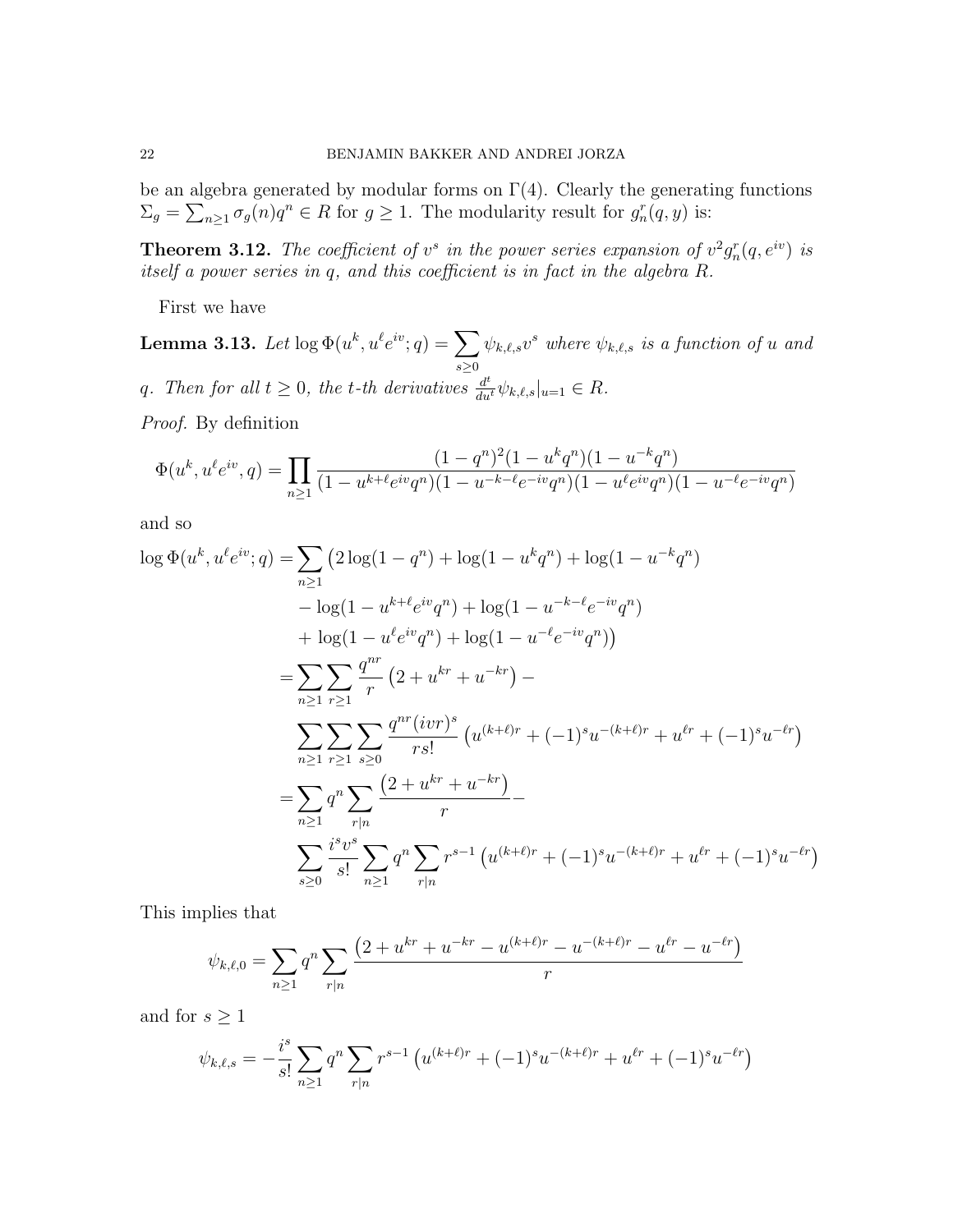Evaluating at  $u = 1$  we get  $\psi_{k,\ell,0}|_{u=1} = 0$  and  $\psi_{k,\ell,s}|_{u=1} = 2(1+(-1)^2)i^s$  $\frac{(1)}{s!} \sum_{s=1}^{s}$ Differentiating, we get that for  $t \geq 1$  and  $s \geq 1$  we have

$$
\left(\frac{d^t}{du^t}\psi_{k,\ell,0}\right)\Big|_{u=1} = t!\sum_{n\geq 1} q^n \sum_{r|n} r^{s-1} \left(\binom{kr}{t} + \binom{-kr}{t} - \binom{(k+\ell)r}{t}\right) - \binom{-(k+\ell)r}{t} - \binom{\ell r}{t} - \binom{-\ell r}{t}
$$

and

$$
\left(\frac{d^t}{du^t}\psi_{k,\ell,s}\right)\Big|_{u=1} = -\frac{i^st!}{s!} \sum_{n\geq 1} q^n \sum_{r|n} r^{s-1} \left(\binom{(k+\ell)r}{t} + (-1)^s \binom{-(k+\ell)r}{t}\right)
$$

$$
= + \binom{\ell r}{t} + (-1)^s \binom{-\ell r}{t}
$$

The conclusion then follows as each coefficient of  $q<sup>n</sup>$  in the above expansions is either 0 or a  $\mathbb Q$ -linear combination of powers of r which implies that the derivative evaluated at  $u = 1$  is a linear combination of terms of the form  $\Sigma_w$  for  $w \ge 1$ .

Proof of Theorem 3.12. Note that

$$
v^2 g_n^r(q, e^{iv}) = \lim_{u \to 1} v^2 G_n^r(q, e^{iv})
$$
  
= 
$$
\lim_{u \to 1} \frac{u^{r(n-r)}(u-1)^{1-2n}}{[n][n-1]!^2} \sum_{k=1}^n \sum_{\ell=0}^{n-k} C_n^r(i,j) \Psi(u^k, u^{\ell}y;q)
$$
  
= 
$$
\mathcal{B} \lim_{u \to 1} \frac{u^{r(n-r)}(u-1)^{1-2n}}{[n][n-1]!^2} \sum_{k=1}^n \sum_{\ell=0}^{n-k} C_n^r(i,j) \Phi(u^k, u^{\ell}y;q)
$$

To compute the limit we apply L'Hôpital observing that

$$
\frac{d^{2n-1}}{du^{2n-1}} \frac{[n][n-1]!^2}{(u-1)^{2n-1}}\bigg|_{u=1} = n^2
$$

We get

$$
v^2 g_n^r(q, e^{iv}) = \frac{\mathcal{B}}{n^2} \frac{d^{n^2}}{du^{n^2}} \left( \sum_{k=1}^n \sum_{\ell=0}^{n-k} C_n^r(k, \ell) \Phi(u^k, u^{\ell} e^{iv}; q) \right) \Big|_{u=1}
$$

so it is enough to check that for all  $t \geq 0$ ,  $\frac{d^t}{du^t} \Phi(u^k, u^\ell e^{iv}; q)|_{u=1} \in R[[v]].$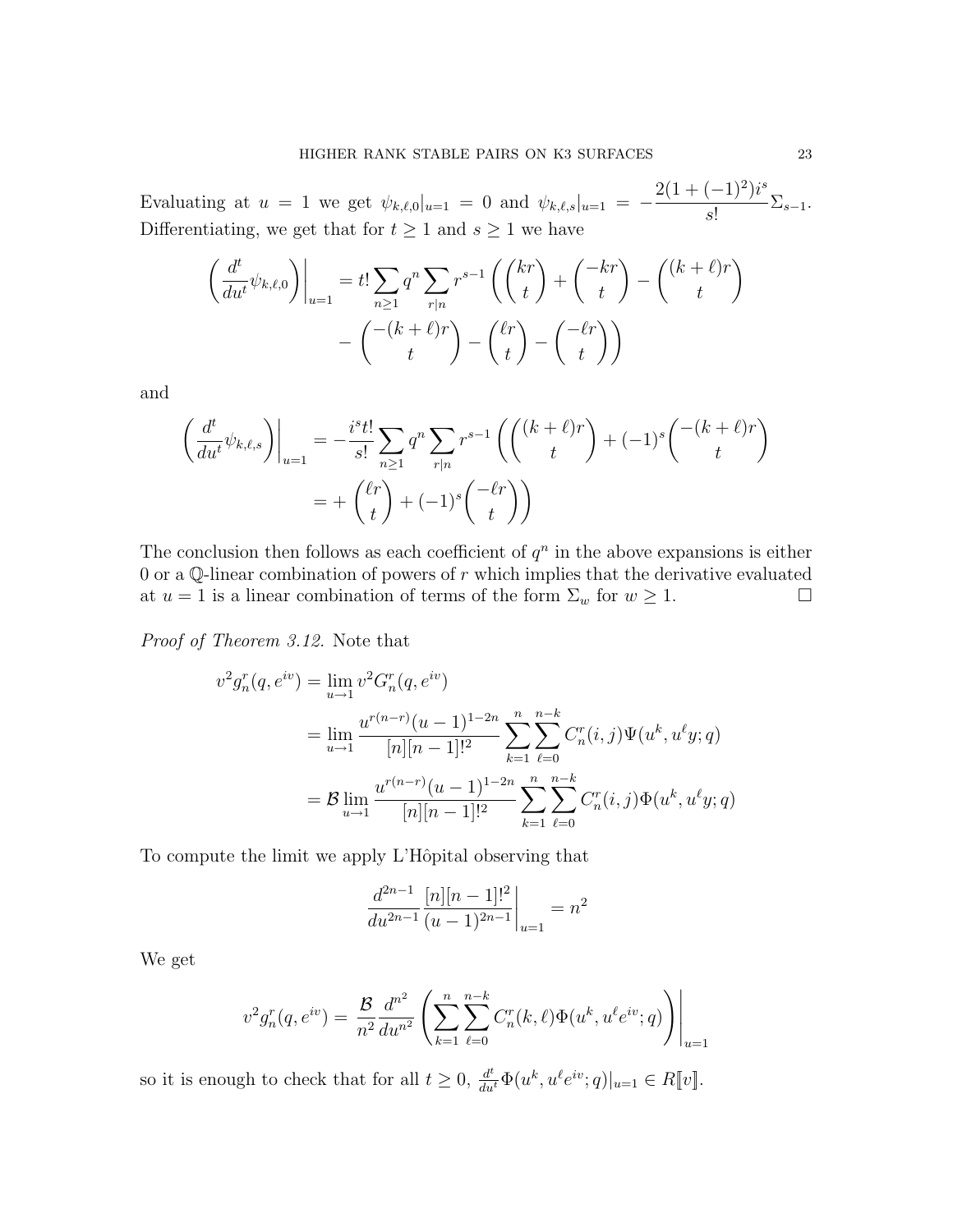But 
$$
\frac{d^t}{du^t} \Phi(u^k, u^\ell e^{iv}; q) = \frac{d^t}{du^t} \exp\left(\sum_{s\geq 0} \psi_{k,\ell,s} v^s\right)
$$
 is of the form  

$$
\exp\left(\sum_{s\geq 0} \psi_{k,\ell,s} v^s\right) \mathcal{F}_{k,\ell,t} = \Phi(u^k, u^\ell e^{iv}; q) \mathcal{F}_{k,\ell,t}
$$

where  $\mathcal{F}_{k,\ell,t}$  is an expression involving only the  $\psi_{k,\ell,s}$  and their derivatives. Evaluating at  $u = 1$ , the previous lemma shows that all coefficients of powers of v in  $\mathcal{F}_{k,\ell,t}$  are in R. Finally, note that

$$
\Phi(1, e^{iv}; q) = \prod_{n \ge 1} \frac{(1 - q^n)^4}{(1 - e^{iv}q^n)^2 (1 - e^{-iv}q^n)^2}
$$

and this was computed in [MPT, p. 53] to be  $4\sum$  $k\geq 1$  $(-1)^k v^{2k}$  $\frac{1}{2(k)!}$   $\Sigma_{2k-1}$ . Multiplying everything together we get the required conclusion.  $\Box$ 

### 4. Computations

4.1. u-Binomial Coefficients. The u-integer  $[n]$  is the polynomial in u given by

$$
[n] = \frac{u^n - 1}{u - 1}
$$

The *u*-factorial and *u*-binomial coefficients are defined similarly:

$$
[n]! = \prod_{s=1}^{n} [s] \qquad \qquad \begin{bmatrix} n \\ k \end{bmatrix} = \begin{cases} \frac{[n]!}{[k]! [n-k]!} & k \le n \\ 0 & k > n \end{cases}
$$

By fiat  $[0]! = 1$ .

4.2. Properties of  $u$ -Binomial Coefficients. Most binomial identities have  $u$ analogs, many of which recover the classical identities in the  $u \rightarrow 1$  limit. We collect here the properties we will need with proofs.

**Lemma 4.1.** For any  $k \leq n$ 

(1)  
\n
$$
[n] = [n-k] + u^{n-k}[k]
$$
\n
$$
{2}
$$
\n
$$
{n+1 \brack k} = {n \brack k} + u^{n+1-k} {n \brack k-1}
$$
\n(18)

*Proof.* (1) Follows immediately from  $[n+1] = \sum_{s=0}^{n} u^s$ .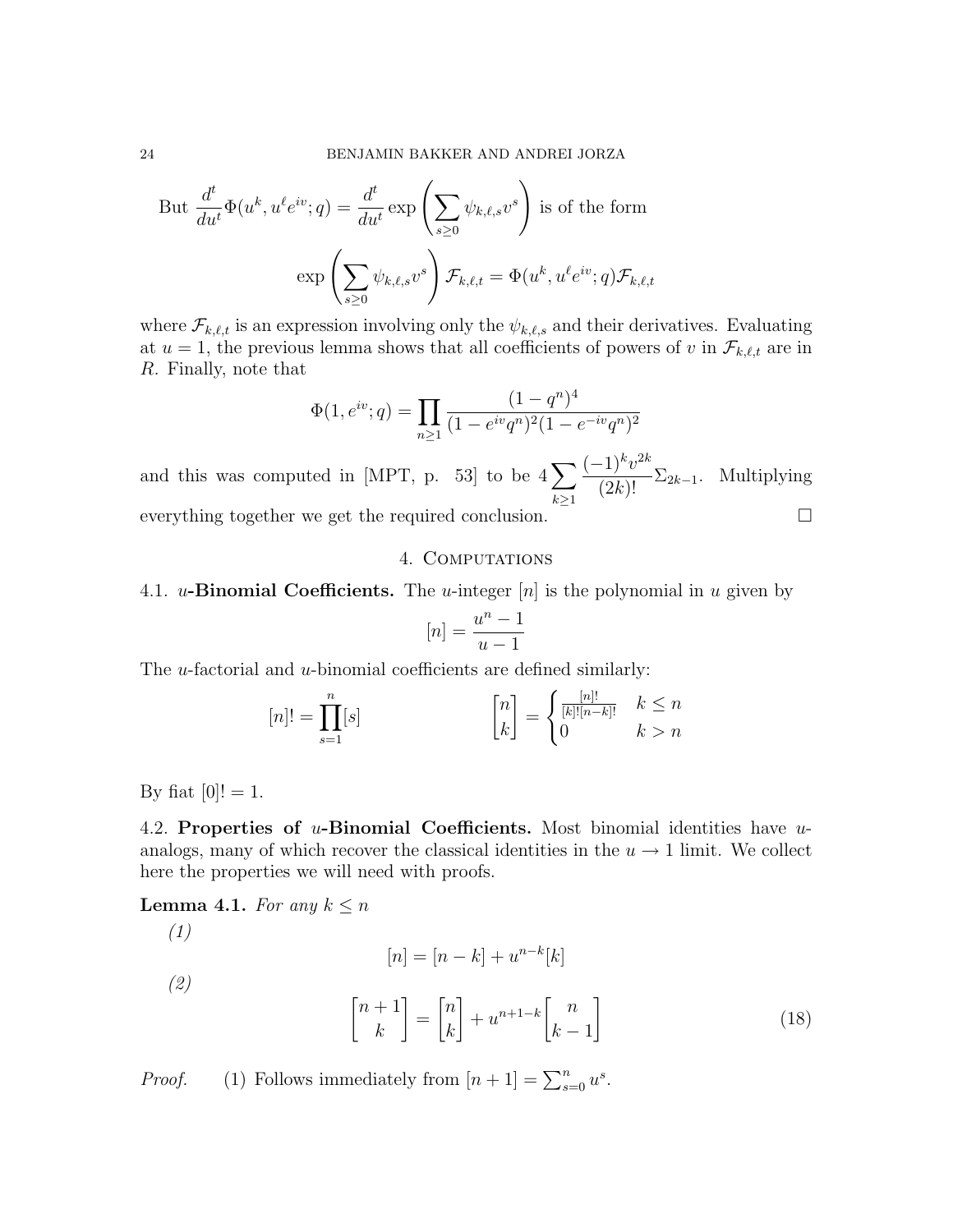(2)

$$
\begin{aligned}\n\begin{bmatrix}\nn+1 \\
k\n\end{bmatrix} &= \frac{[n+1]!}{[k]![n+1-k]!} \\
&= \frac{[n]!}{[k]![n-k]!} \left(\frac{[n+1]}{[n+1-k]}\right) \\
&= \frac{[n]!}{[k]![n-k]!} \left(1 + u^{n+1-k} \frac{[k]}{[n+1-k]}\right) \\
&= \begin{bmatrix}\nn \\
k\n\end{bmatrix} + u^{n+1-k} \begin{bmatrix}\nn \\
k-1\n\end{bmatrix}\n\end{aligned}
$$

Note that  $\begin{bmatrix} n \\ k \end{bmatrix}$  $\binom{n}{k}$  has degree  $k(n-k)$ . The symmetric *u*-binomial coefficient is defined for  $0 \leq k \leq n$  by

$$
\begin{Bmatrix} n \\ k \end{Bmatrix} = u^{-\frac{k(n-k)}{2}} \begin{bmatrix} n \\ k \end{bmatrix}
$$

Also, under the same conditions let

$$
\begin{Bmatrix} -n \\ k \end{Bmatrix} = (-1)^k \begin{Bmatrix} n+k-1 \\ k \end{Bmatrix}
$$

Let

$$
K_n(t, u) = \prod_{s=0}^{n-1} (1 + tu^{s - \frac{n-1}{2}})
$$

for  $n\geq 0.$ 

Lemma 4.2.

$$
K_n(t^{-1},u) = t^{-n}K_n(t,u)
$$

Proof.

$$
K_n(t^{-1}, u) = t^{-n} \prod_{s=0}^{n-1} (t + u^{s - \frac{n-1}{2}})
$$

but terms in the product come in pairs  $(t + u<sup>s</sup>)(t + u<sup>-s</sup>) = (1 + tu<sup>s</sup>)(1 + tu<sup>-s</sup>).$ 

 $K_n$  is invertible as a Laurent series in  $t, u^{\frac{1}{2}}$ ; let

$$
K_{-n}(t, u) = K_n(t, u)^{-1}
$$

There is an analog of Lemma  $(4.1)$  for symmetric *u*-binomial coefficients:

**Lemma 4.3.** For any  $0 \leq k \leq n$ 

 $\Box$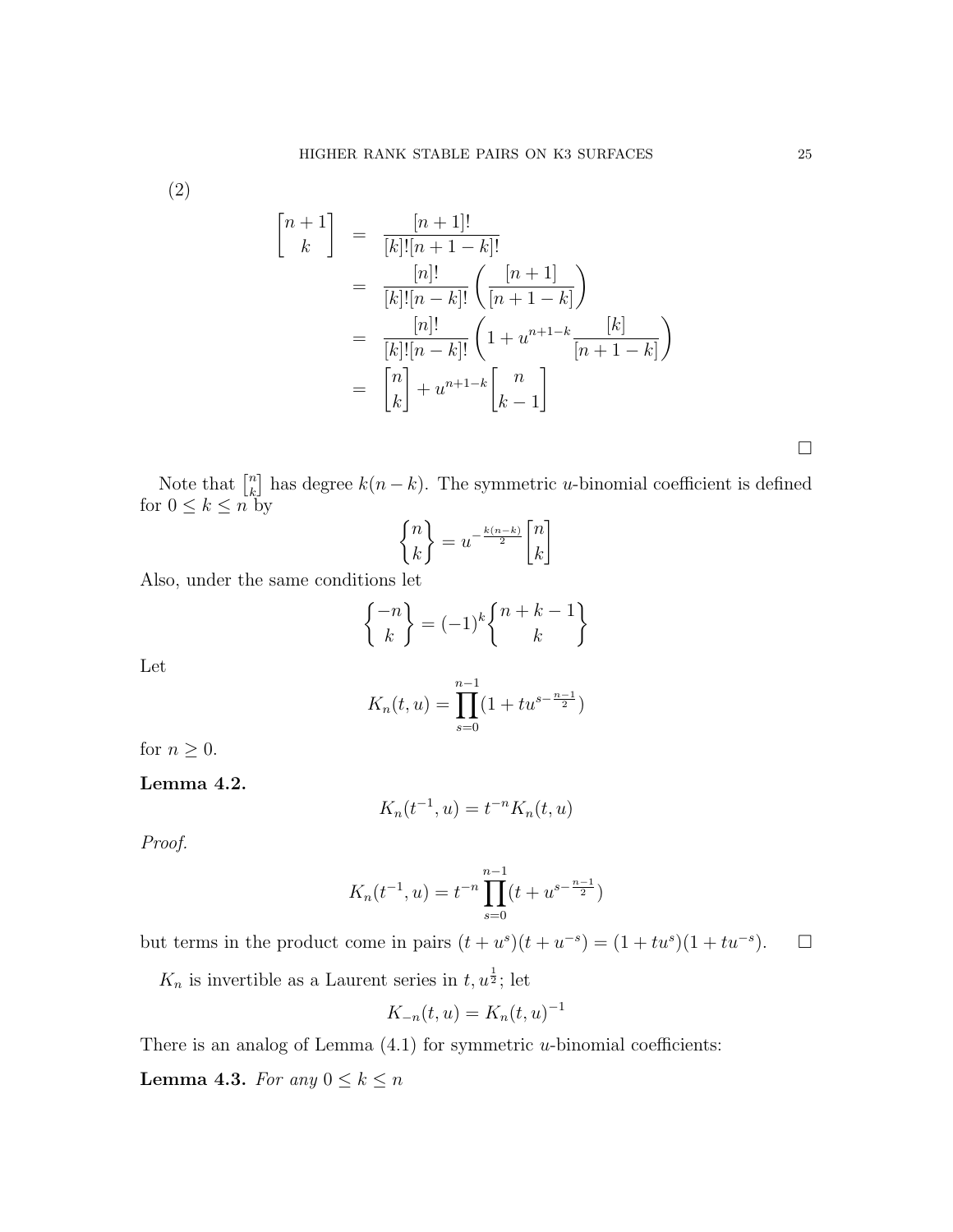(1)

$$
\binom{n+1}{k} = u^{-\frac{k}{2}} \binom{n}{k} + u^{\frac{n+1-k}{2}} \binom{n}{k-1}
$$
 (19)

(2)  $K_n(t, u)$  is the generating function for the  $\begin{cases} n \\ h \end{cases}$ k  $\mathcal{L}$ , that is  $K_n(t, u) = \sum_{n=0}^{\infty}$  $_{k=0}$  $t^k\Big\{n$ k  $\mathcal{L}$ 

(3)

$$
\begin{Bmatrix} n+k \\ k \end{Bmatrix} = \sum_{s=0}^{k} u^{\frac{s n+s-k}{2}} \begin{Bmatrix} n+k-s-1 \\ k-s \end{Bmatrix}
$$

(4)  $K_{-n}(t, u)$  is the generating function for the  $\begin{cases} -n \end{cases}$ k  $\mathcal{L}$ , that is

$$
K_{-n}(t,u) = \sum_{k=0}^{\infty} t^k \begin{Bmatrix} -n \\ k \end{Bmatrix}
$$

*Proof.* (1) Multiplying (18) by  $u^{\frac{k(n+1-k)}{2}}$  gives (19). (2) Note that

$$
K_{n+1}(t, u) = \left(1 + tu^{\frac{n}{2}}\right) K_n(tu^{-\frac{1}{2}}, u) \tag{20}
$$

Assuming by induction that the coefficient of  $t^s$  in  $K_n(tu^{-\frac{1}{2}}, u)$  is  $u^{-\frac{s}{2}}\begin{cases} n \\ -\frac{s}{2} \end{cases}$ s  $\mathcal{L}$ , the coefficient of  $t^k$  in  $K_{n+1}(t, u)$  is

$$
u^{-\frac{k}{2}}\begin{Bmatrix}n\\k\end{Bmatrix}+u^{\frac{n-k+1}{2}}\begin{Bmatrix}n\\k-1\end{Bmatrix}
$$

which yields the result given part (1).

(3) Replacing n in (19) with  $n + k - 1$  we have

$$
\begin{Bmatrix} n+k \\ k \end{Bmatrix} = u^{-\frac{k}{2}} \begin{Bmatrix} n+k-1 \\ k \end{Bmatrix} + u^{\frac{n}{2}} \begin{Bmatrix} n+k-1 \\ k-1 \end{Bmatrix}
$$
 (21)

Note that

$$
\sum_{s=0}^{k} u^{\frac{s_{n+s-k}}{2}} \begin{Bmatrix} n+k-s-1 \\ k-s \end{Bmatrix} = u^{-\frac{k}{2}} \begin{Bmatrix} n+k-1 \\ k \end{Bmatrix} + \sum_{s=1}^{k} u^{\frac{s_{n+s-k}}{2}} \begin{Bmatrix} n+k-s-1 \\ k-s \end{Bmatrix}
$$

$$
= u^{-\frac{k}{2}} \begin{Bmatrix} n+k-1 \\ k \end{Bmatrix} + u^{\frac{n}{2}} \left( \sum_{s=0}^{k-1} u^{\frac{s_{n+s-k+1}}{2}} \begin{Bmatrix} n+k-s-2 \\ k-s-1 \end{Bmatrix} \right)
$$

$$
^{26}
$$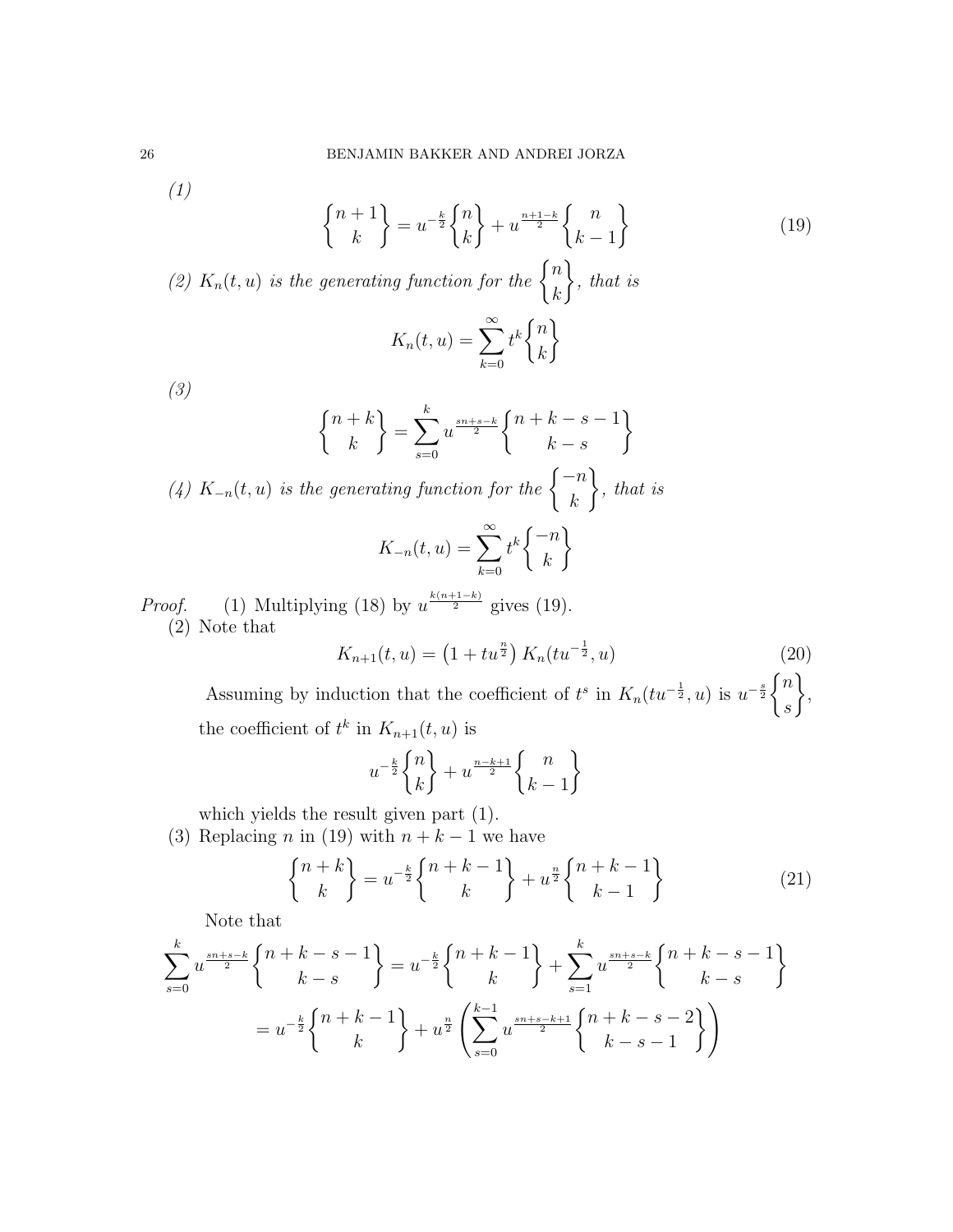By induction the term in parentheses is  $\begin{cases} n+k-1 \\ n \end{cases}$  $k-1$  $\mathcal{L}$ , and by (21) the result follows.

(4) Inverting (20), we have

$$
K_{-n-1}(t,u) = \frac{1}{1+tu^{\frac{n}{2}}}K_{-n}(tu^{-\frac{1}{2}},u) = K_{-n}(tu^{-\frac{1}{2}},u)\sum_{s=0}^{\infty}(-1)^st^su^{\frac{ns}{2}}
$$

Inductively assuming the coefficient of  $t^{k-s}$  in  $K_{-n}(tu^{-\frac{1}{2}}, u)$  is

$$
u^{-\frac{k-s}{2}}\begin{Bmatrix} -n \\ s \end{Bmatrix} = (-1)^{k-s}u^{-\frac{k-s}{2}}\begin{Bmatrix} n+k-s-1 \\ k-s \end{Bmatrix}
$$

the coefficient of  $t^k$  in  $K_{-n-1}(t, u)$  is

$$
(-1)^k \sum_{s=0}^k u^{\frac{ns+s-k}{2}} \begin{Bmatrix} n+k-s-1 \\ k-s \end{Bmatrix} = (-1)^k \begin{Bmatrix} n+k \\ k \end{Bmatrix} = \begin{Bmatrix} -n-1 \\ k \end{Bmatrix}
$$

by part  $(3)$ .

4.3. q-Theta Functions. Given expressions  $a, b$  polynomial in q (we will be more precise below), the Pochhammer symbol  $(a, b)_{\infty}$  is a formal power series in q defined by

$$
(a,b)_{\infty} = \prod_{n=0}^{\infty} (1 - ab^n)
$$

For example,  $(q, q)_{\infty} = \prod_{n \geq 1} (1 - q^n)$ . The q-theta function  $\Theta(x; q) \in \mathbb{Q}[x, x^{-1}][[q]]$ is a formal power series in  $\overline{q}$  whose coefficients are Laurent polynomials in x. It is defined by

$$
\Theta(x;q) = (q,q)_{\infty}(x,q)_{\infty}(x^{-1}q,q)_{\infty} = (1-x)\prod_{n=1}^{\infty}(1-q^n)(1-xq^n)(1-x^{-1}q^n)
$$

In particular  $\Theta(x; q)$  has a simple root at  $x = 1$ . Our main use for  $\Theta(x; q)$  is derived from an identity involving

$$
\Phi(a, b; q) := \frac{(q, q)^3_{\infty} \Theta(ab; q)}{\Theta(a; q) \Theta(b; q)}
$$

Note  $\Phi(a, b; q)$  is not an element of  $\mathbb{Q}[a, b][q]$ , but it converges for  $|q| < |a|, |b| < 1$ . We have

Lemma 4.4. For  $n \in \mathbb{Z}$ , define

$$
sign(n) = \begin{cases} +1 & n \ge 0 \\ -1 & n < 0 \end{cases}
$$

 $\Box$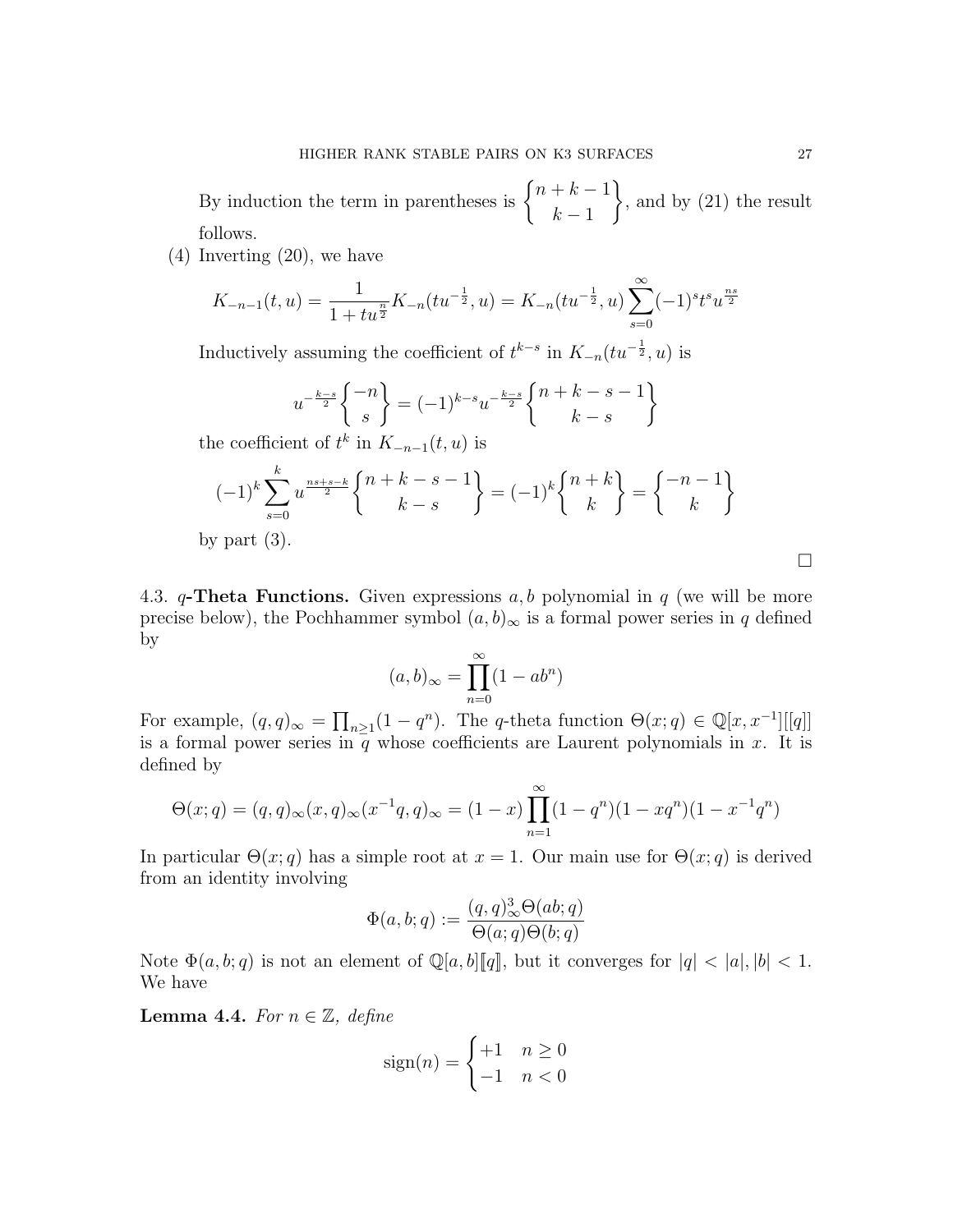Then

$$
\Phi(a, b; q) = \sum_{\text{sign}(i) = \text{sign}(j)} \text{sign}(i) a^i b^j q^{ij}
$$

 $\label{eq:1} \begin{split} \textit{for $|q|<|a|, |b|<1$.} \end{split}$ 

*Proof.* See [Hic88, Theorem 1.5].

Define

$$
\Psi(x, y; q) = \sum_{\ell \ge 0} \sum_{p \ge 1} (x^p - x^{-\ell}) y^{p-\ell} q^{p\ell}
$$

The actual statement we needed in (3.3) is

Lemma 4.5. As formal power series

$$
\Psi(x, y; q) = \Phi(xy, y^{-1}; q)
$$

Proof. By [Hic88, Theorem 1.4],

$$
\sum_{p \in \mathbb{Z}} \frac{a^p}{1 - q^p b} = \Phi(a, b; q)
$$

for  $0 < |q| < |a| < 1$  and  $b \neq q^p$  for any  $p \in \mathbb{Z}$ . On the region

$$
R = \{(q, x, y) \in \mathbb{C}^3 | 0 < |q| < |x| < |y^{-1}| < 1\}
$$

we have, for  $p > 0$ ,  $|q^p y| < 1$ , and for  $p \ge 0$ ,  $|q^p y^{-1}| < 1$ . Thus, each line in the following converges in  $R$ :

$$
\Phi(xy, y^{-1}; q) = \sum_{p>0} \frac{(xy)^p}{1 - q^p y^{-1}} + \frac{1}{1 - y^{-1}} + \sum_{p<0} \frac{(xy)^p}{1 - q^p y^{-1}}
$$
  
\n
$$
= \sum_{p>0} \frac{(xy)^p}{1 - q^p y^{-1}} + \frac{1}{1 - y^{-1}} + \sum_{p>0} \frac{(xy)^{-p}}{1 - q^{-p} y^{-1}}
$$
  
\n
$$
= \sum_{p>0} \frac{(xy)^p}{1 - q^p y^{-1}} - \frac{y}{1 - y} - \sum_{p>0} \frac{(q^p y)(xy)^{-p}}{1 - q^p y}
$$
  
\n
$$
= \sum_{p>0} \sum_{\ell \ge 0} (xy)^p q^{p\ell} y^{-\ell} - \sum_{p>0} \sum_{\ell \ge 0} (q^p y)(xy)^{-p} q^{p\ell} y^{\ell} - \frac{y}{1 - y}
$$
  
\n
$$
\stackrel{(*)}{=} \sum_{p>0} \sum_{\ell \ge 0} (xy)^p q^{p\ell} y^{-\ell} - \sum_{\ell > 0} \sum_{p>0} (xy)^{-\ell} q^{p\ell} y^p - \frac{y}{1 - y}
$$
  
\n
$$
= \sum_{p>0} \sum_{\ell > 0} (xy)^p q^{p\ell} y^{-\ell} - \sum_{\ell > 0} \sum_{p>0} (xy)^{-\ell} q^{p\ell} y^p + \frac{xy}{1 - xy} - \frac{y}{1 - y}
$$
  
\n
$$
= \sum_{p,\ell > 0} (x^p - x^{-\ell}) y^{p-\ell} q^{p\ell} + \frac{xy}{1 - xy} - \frac{y}{1 - y}
$$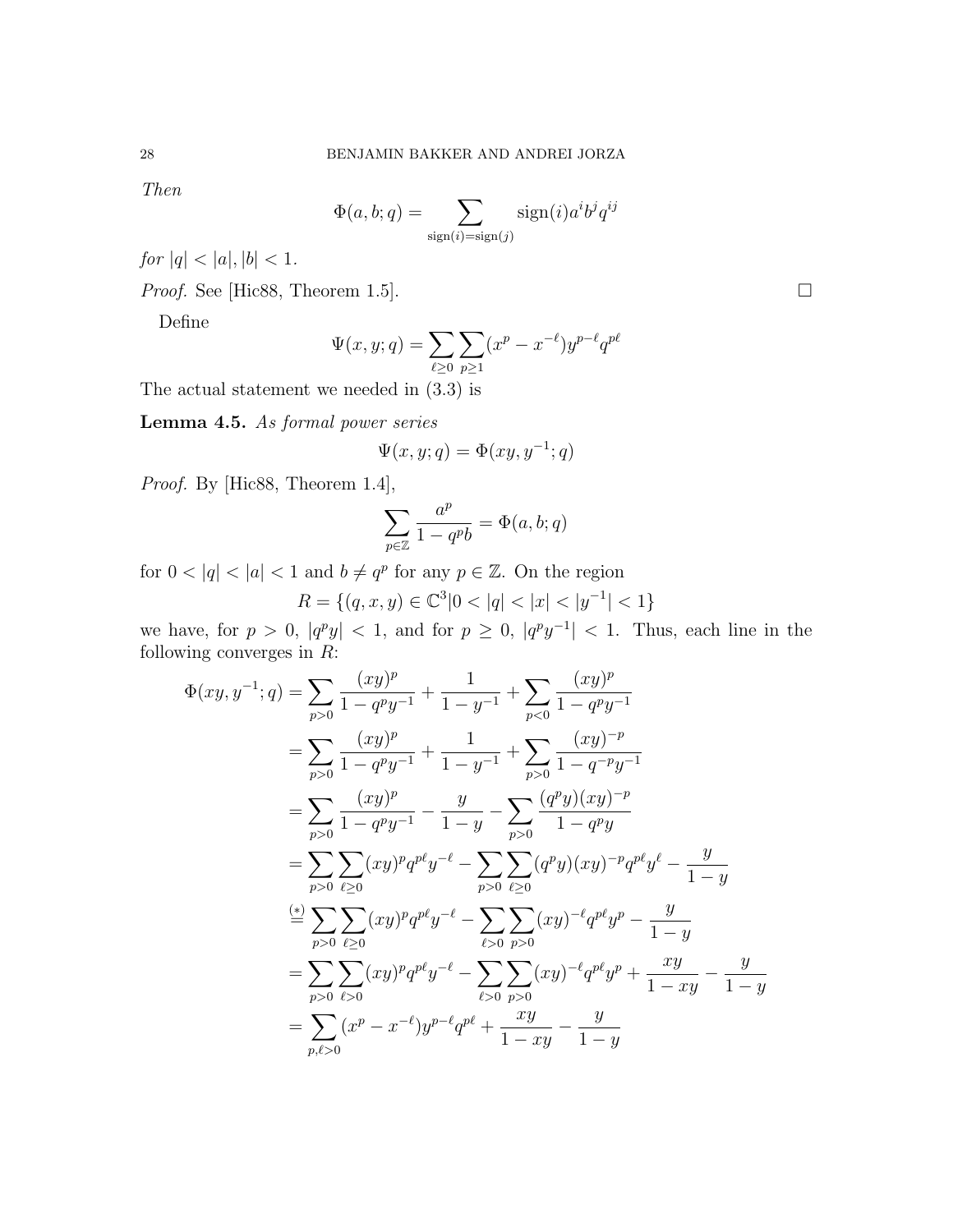In the equality labeled (\*) we replaced  $\ell + 1 \mapsto p$  and  $p \mapsto \ell$ . Thus, on R we have

$$
\sum_{p,\ell>0} (x^p - x^{-\ell}) y^{p-\ell} q^{p\ell} + \frac{xy}{1-xy} - \frac{y}{1-y} = \frac{(q,q)_{\infty} \Theta(x;q)}{\Theta(xy;q) \Theta(y^{-1};q)}
$$

$$
= \frac{(1-x)}{(1-xy)(1-y^{-1})} \prod_{n\geq 1} \frac{(1-q^n)^2 (1-xq^n)(1-x^{-1}q^n)}{(1-xyq^n)(1-x^{-1}y^{-1}q^n)(1-yq^n)(1-y^{-1}q^n)}
$$

which can be rewritten as

$$
(1 - xy)(1 - y^{-1}) \left( \sum_{p,\ell>0} (x^p - x^{-\ell}) y^{p-\ell} q^{p\ell} + \frac{xy}{1 - xy} - \frac{y}{1 - y} \right)
$$
  
= 
$$
(1 - x) \prod_{n \ge 1} \frac{(1 - q^n)^2 (1 - xq^n)(1 - x^{-1}q^n)}{(1 - xyq^n)(1 - x^{-1}y^{-1}q^n)(1 - yq^n)(1 - y^{-1}q^n)}
$$
(22)

For any  $x, y$  with  $|x| < |y^{-1}|$ , (22) is an equality of series in  $\mathbb{C}[q]$  converging for  $|q| < |x|$ . Therefore it must be an equality of formal power series in  $\mathbb{C}[x, y, x^{-1}, y^{-1}][q]$ . Since both sides converge for  $|q|, |xy|, |y| < 1$  it follows it must be an equality of series in  $\mathbb{C}[q]$  for any such x, y; therefore, in that case, it must be that  $(1 - xy)(1$  $y^{-1}$ )  $\sum$  $p > 0, l \geq 0$  $(x^p - x^{-\ell})y^{p-\ell}q^{p\ell}$  is equal to

$$
(1-x)\prod_{n\geq 1}\frac{(1-q^n)^2(1-xq^n)(1-x^{-1}q^n)}{(1-xyq^n)(1-x^{-1}y^{-1}q^n)(1-yq^n)(1-y^{-1}q^n)}
$$

and the conclusion follows.  $\Box$ 

4.4. **A Useful Matrix.** In Section (3.2) we used the matrix  $\mathbf{A}(\mathbf{n}) = (A_{ij}^n)_{i,j\geq0}$  defined by

$$
A_{ij}^n = \begin{cases} \left[\frac{i+j}{2}\right] \left[\frac{j}{2-i}\right] & i-j \equiv 0 \mod 2\\ 0 & i-j \equiv 1 \mod 2 \end{cases}
$$

i.e., the only nonzero entries are  $A_{k,k+2\ell}^n = \begin{bmatrix} k+\ell \\ n \end{bmatrix}$  $\binom{k+2\ell}{n}$  $\ell^{2\ell}, k, \ell \geq 0$ . In particular,  $A^0_{k,k+2\ell} = \begin{bmatrix} k+2\ell \\ \ell \end{bmatrix}$  $\mathbf{A}(\mathbf{0})$  is upper triangular with ones along the diagonal, and is therefore invertible:

**Proposition 4.6.** The inverse of  $\mathbf{A}(\mathbf{0})$  is the matrix  $\mathbf{B} = (B_{ij})_{i,j \geq 0}$  given by

$$
B_{k,k+2\ell} = (-1)^{\ell} u^{\binom{\ell}{2}} \frac{[k+2\ell]}{[k+\ell]} \begin{bmatrix} k+\ell \\ \ell \end{bmatrix}
$$

and  $B_{k,k+2\ell+1} = 0$ , for  $k, \ell \ge 0$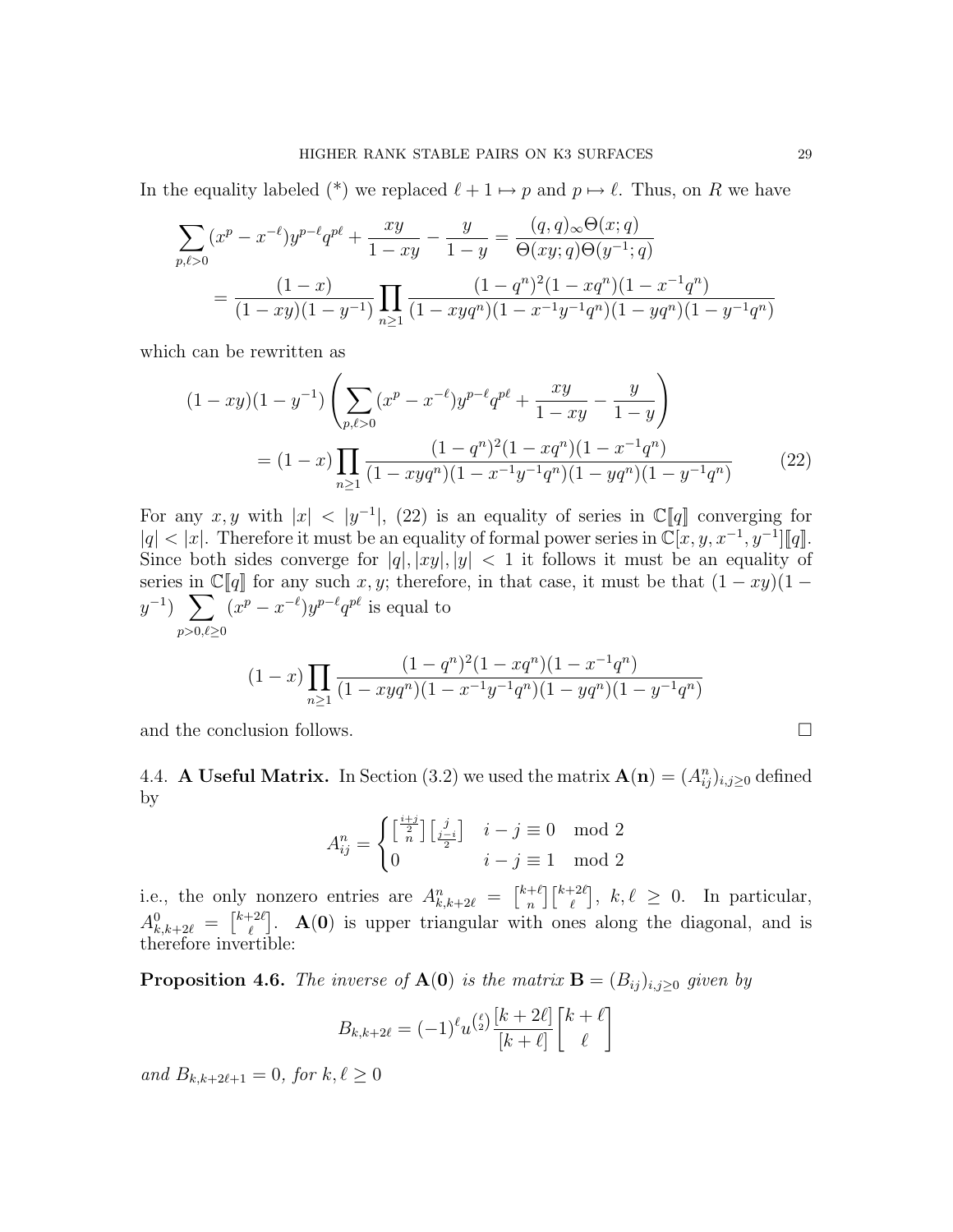*Proof.* We need only check that the  $(k, k + 2\ell)$  entry of  $\mathbf{A}(\mathbf{0})\mathbf{B}$  for  $\ell > 0$  is 0, since the diagonal terms are clearly 1 and both matrices are upper triangular. The relevant entries of B are

$$
B_{k+2s,k+2\ell} = (-1)^{\ell-s} u^{\binom{\ell-s}{2}} \binom{k+\ell+s}{\ell-s} \frac{[k+2\ell]}{[k+\ell+s]}
$$

Also note that

$$
\begin{aligned}\n\begin{bmatrix}\nk+2s \\
s\n\end{bmatrix}\n\begin{bmatrix}\nk+\ell+s \\
\ell-s\n\end{bmatrix}\n\frac{[k+2\ell]}{[k+\ell+s]} &= \left(\frac{[k+2s]!}{[s]![k+s]!}\right) \left(\frac{[k+s+\ell]!}{[\ell-s]![k+2s]!}\right) \frac{[k+2\ell]}{[k+\ell+s]} \\
&= \left(\frac{[\ell]!}{[s]![\ell-s]!}\right) \left(\frac{[k+s+\ell-1]!}{[k+s]![\ell-1]!}\right) \frac{[k+2\ell]}{[\ell]} \\
&= \begin{bmatrix}\n\ell \\
s\n\end{bmatrix}\n\begin{bmatrix}\nk+\ell-1 \\
\ell-1\n\end{bmatrix}\n\frac{[k+2\ell]}{[\ell]}\n\end{aligned}
$$

Thus

$$
\sum_{s=0}^{\infty} A_{k,k+2s}^{0} B_{k+2s,k+2\ell} = \sum_{s=0}^{\ell} (-1)^{\ell-s} u^{\binom{\ell-s}{2}} \begin{bmatrix} k+2s \\ s \end{bmatrix} \begin{bmatrix} k+\ell+s \\ \ell-s \end{bmatrix} \frac{[k+2\ell]}{[k+\ell+s]} \n= \left( \frac{[k+2\ell]}{[\ell]} \right) \sum_{s=0}^{\ell} (-1)^{\ell-s} u^{\binom{\ell-s}{2}} \begin{bmatrix} k+s+\ell-1 \\ \ell-1 \end{bmatrix} \begin{bmatrix} \ell \\ s \end{bmatrix} \n= \left( \frac{[k+2\ell]}{[\ell]} \right) \sum_{s=0}^{\ell} (-1)^{\ell-s} u^{\binom{\ell-s}{2} + \frac{(\ell-1)(k+s)}{2} + \frac{s(\ell-s)}{2}} \begin{Bmatrix} k+s+\ell-1 \\ \ell-1 \end{Bmatrix} \begin{Bmatrix} \ell \\ s \end{Bmatrix} \n= u^{\frac{\ell^2-\ell+(\ell-1)k}{2}} \left( \frac{[k+2\ell]}{[\ell]} \right) \sum_{s=0}^{\ell} (-1)^{\ell-s} \begin{Bmatrix} k+s+\ell-1 \\ \ell-1 \end{Bmatrix} \begin{Bmatrix} \ell \\ s \end{Bmatrix} \n= (-1)^{k+\ell} u^{\frac{\ell^2-\ell+(\ell-1)k}{2}} \left( \frac{[k+2\ell]}{[\ell]} \right) \sum_{s=0}^{\ell} \begin{Bmatrix} -\ell \\ k+s \end{Bmatrix} \begin{Bmatrix} \ell \\ s \end{Bmatrix}
$$

By (4) of (4.3),  $\left\{ \frac{-\ell}{\ell} \right\}$  $k + s$  $\mathcal{L}$ is the coefficient of  $t^{k+s}$  in  $K_{-\ell}(t, q)$  and  $\begin{cases} \ell \\ 0 \end{cases}$ s  $\mathcal{L}$ is the coefficient of  $t^{-s}$  in  $K_{\ell}(t^{-1}, q)$ . Therefore, the sum is the coefficient of  $t^{k}$  in  $K_{-\ell}(t, q)K_{\ell}(t^{-1}, q)$  $t^{-\ell}K_{-\ell}(t,q)K_{\ell}(t,q) = t^{-\ell}$  so it must be 0, unless  $\ell = k = 0$ , but we assumed  $\ell > 0$ .

4.5. A Useful Product. In Section (3.3), an explicit computation of the product  $P(n) := A(n)A(0)^{-1}$  enabled us to perform the calculation. The product matrix  $\mathbf{P}(\mathbf{n}) = (P_{ij}^n)_{i,j \geq 0}$  is given by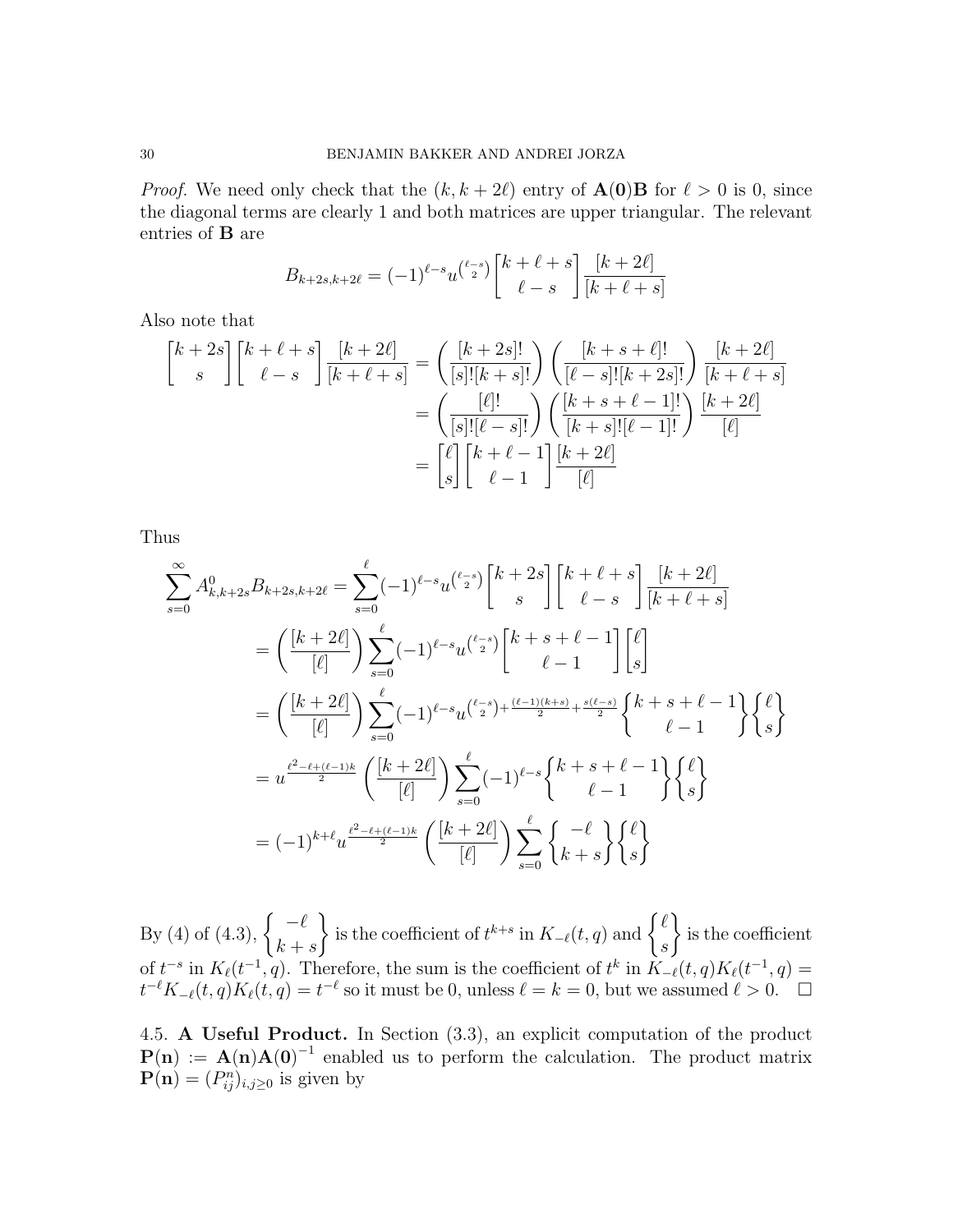**Lemma 4.7.** For  $k, \ell \ge 0, n > 0$ ,

$$
P_{k,k+2\ell}^n = u^{\ell^2 + \ell(k-n)} \frac{[k+2\ell]}{[n+\ell]} \binom{n+\ell}{n} \binom{k+\ell-1}{n-1}
$$

and  $P_{k,k+2\ell+1}^n = 0$ .

Proof. The proof is a calculation very similar to the proof of lemma  $(4.3)$ . Note that for  $\ell \geq s$ 

$$
\begin{aligned}\n\begin{bmatrix} k+s \\ n \end{bmatrix} & \begin{bmatrix} k+2s \\ s \end{bmatrix} \begin{bmatrix} k+s+\ell \\ \ell-s \end{bmatrix} = \\
& = \frac{[k+s]\cdots[k+s-n+1]}{[n]!} \frac{[k+2s]\cdots[k+s+1]}{[s]!} \frac{[k+s+\ell]\cdots[k+2s+1]}{[\ell-s]!} \\
& = \frac{[k+s+\ell]!}{[n]![s]![\ell-s]![k+s-n]!} \\
& = \left(\frac{[n+\ell]!}{[n]![\ell]!}\right) \left(\frac{[\ell]!}{[s]![\ell-s]!}\right) \left(\frac{[k+s+\ell-1]!}{[k+s-n]![n+\ell-1]!}\right) \frac{[k+s+\ell]}{[n+\ell]}\n\end{aligned}
$$

so

$$
P_{k,k+2\ell}^{n} = \sum_{s=0}^{\ell} A_{k,k+2s}^{n} B_{k+2s,k+2\ell}
$$
  
\n
$$
= \sum_{s=0}^{\ell} (-1)^{\ell-s} u^{\binom{\ell-s}{2}} \begin{bmatrix} k+s \\ n \end{bmatrix} \begin{bmatrix} k+2s \\ s \end{bmatrix} \begin{bmatrix} k+s+\ell \\ \ell-s \end{bmatrix} \frac{[k+2\ell]}{[k+s+\ell]}
$$
  
\n
$$
= \frac{[k+2\ell]}{[n+\ell]} \begin{bmatrix} n+\ell \\ n \end{bmatrix} \sum_{s=0}^{\ell} (-1)^{\ell-s} u^{\binom{\ell-s}{2}} \begin{bmatrix} k+s+\ell-1 \\ n+\ell-1 \end{bmatrix} \begin{bmatrix} \ell \\ s \end{bmatrix}
$$
  
\n
$$
= \frac{[k+2\ell]}{[n+\ell]} \begin{bmatrix} n+\ell \\ n \end{bmatrix} \sum_{s=0}^{\ell} (-1)^{\ell-s} u^{\binom{\ell-s}{2} + \frac{(n+\ell-1)(k-n+s)}{2} + \frac{s(\ell-s)}{2}} \begin{Bmatrix} k+s+\ell-1 \\ n+\ell-1 \end{Bmatrix} \begin{Bmatrix} \ell \\ s \end{Bmatrix}
$$
  
\n
$$
= \frac{[k+2\ell]}{[n+\ell]} \begin{bmatrix} n+\ell \\ n \end{bmatrix} u^{\frac{\ell^2-\ell+(n+\ell-1)(k-n)}{2}} \sum_{s=0}^{\ell} (-1)^{\ell-s} u^{sn/2} \begin{Bmatrix} k+s+\ell-1 \\ n+\ell-1 \end{Bmatrix} \begin{Bmatrix} \ell \\ s \end{Bmatrix}
$$
  
\n
$$
= (-1)^{k-n+\ell} \frac{[k+2\ell]}{[n+\ell]} \begin{bmatrix} n+\ell \\ n \end{bmatrix} u^{\frac{\ell^2-\ell+(n+\ell-1)(k-n)}{2}} \sum_{s=0}^{\ell} u^{sn/2} \begin{Bmatrix} -(n+\ell) \\ k-n+s \end{Bmatrix} \begin{Bmatrix} \ell \\ s \end{Bmatrix}
$$
 (23)

 $u^{sn/2}\bigg\{\frac{-(n+\ell)}{n}$  $k - n + s$  $\mathcal{L}$ is the coefficient of  $t^{k-n+s}$  in  $u^{(n^2-kn)/2}K_{-(n+\ell)}(tu^{n/2}, u)$  and  $\begin{cases} \ell \\ 0 \end{cases}$ s  $\mathcal{L}$ is the coefficient of  $t^{-s}$  in  $K_{\ell}(t^{-1}, u)$ . Therefore, the sum in (23) is the coefficient of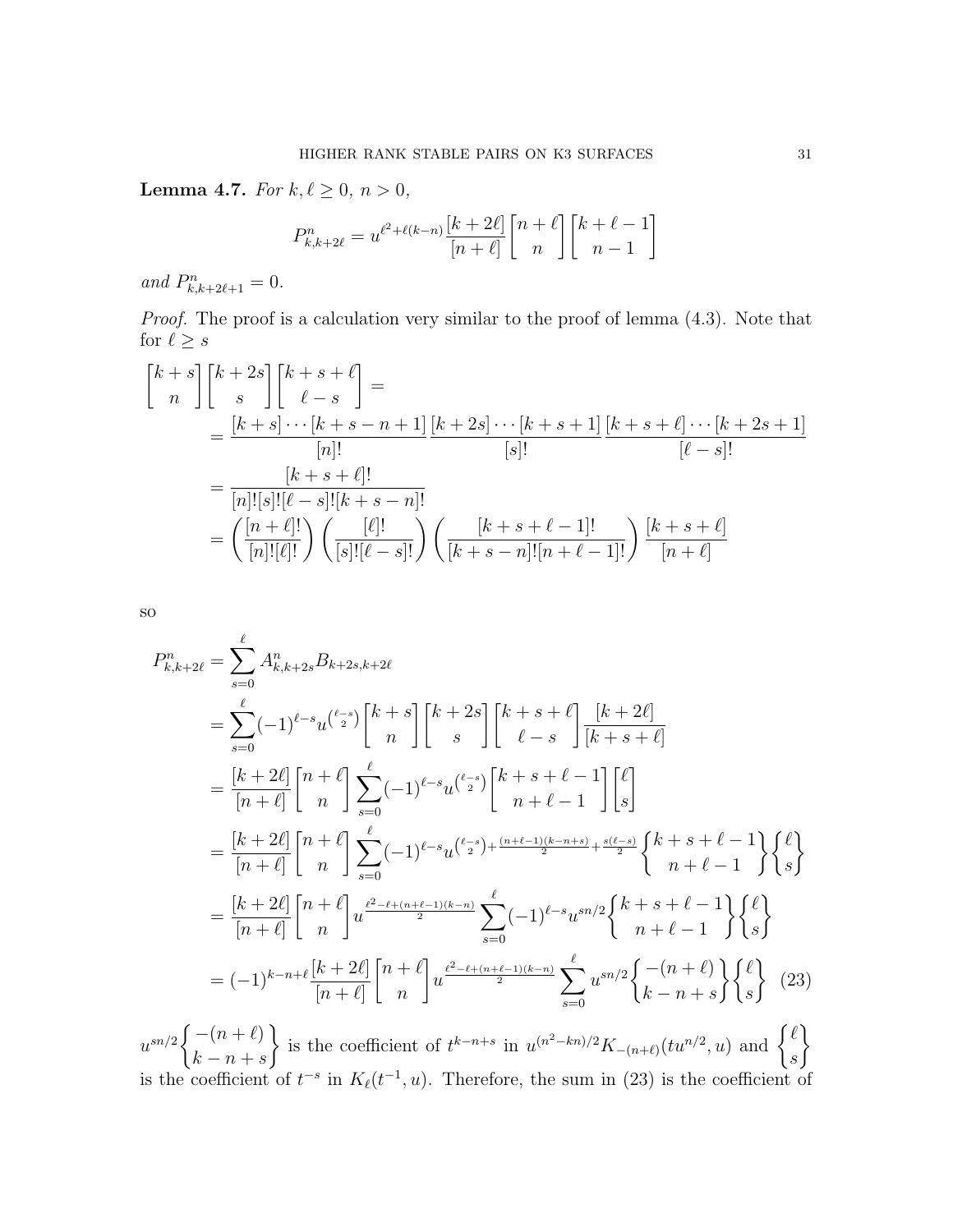$t^{k-n}$  in

$$
u^{(n^{2}-kn)/2}K_{-(n+\ell)}(tu^{n/2},u)K_{\ell}(t^{-1},u) = u^{(n^{2}-kn)/2}t^{-\ell}K_{-(n+\ell)}(tu^{n/2},u)K_{\ell}(t,u)
$$
  
= 
$$
u^{(n^{2}-kn)/2}t^{-\ell}K_{-n}(tu^{(n+\ell)/2},u)
$$

which is

$$
u^{\frac{\ell^2+\ell k}{2}} \begin{Bmatrix} -n \\ k-n+\ell \end{Bmatrix} = (-1)^{k-n+\ell} u^{\frac{\ell^2+\ell k}{2}} \begin{Bmatrix} k+\ell-1 \\ n-1 \end{Bmatrix}
$$
  
=  $(-1)^{k-n+\ell} u^{\frac{\ell^2+\ell k-(n-1)(k+\ell-n)}{2}} \begin{bmatrix} k+\ell-1 \\ n-1 \end{bmatrix}$ 

and we get

$$
P_{k,k+2\ell}^n = u^{\ell^2 + \ell k - n\ell} \frac{[k+2\ell]}{[n+\ell]} \binom{n+\ell}{n} \binom{k+\ell-1}{n-1}
$$

 $\Box$ 

# **REFERENCES**

| [BF97]                     | K. Behrend and B. Fantechi, <i>The intrinsic normal cone</i> , Invent. Math. 128 (1997),                                                                                                                       |
|----------------------------|----------------------------------------------------------------------------------------------------------------------------------------------------------------------------------------------------------------|
|                            | no. $1, 45-88$ .                                                                                                                                                                                               |
| [BF08]                     | Symmetric obstruction theories and Hilbert schemes of points on threefolds,<br>Algebra Number Theory $2$ (2008), no. 3, 313-345.                                                                               |
| [Bri]                      | T. Bridgeland, <i>Hall algebras and curve-counting invariants</i> , arXiv:1002.4374v1.                                                                                                                         |
| [Pol09]                    | A. Folsom, The 1-2-3 of modular forms, Bull. Amer. Math. Soc. (N.S.) 46 (2009), no. 3,<br>$527 - 533.$                                                                                                         |
| $[G\ddot{o}t90]$           | L. Göttsche, The Betti numbers of the Hilbert scheme of points on a smooth projective<br>surface, Math. Ann. 286 (1990), no. 1-3, 193-207.                                                                     |
| $[{\rm Hic}88]$            | D. Hickerson, A proof of the mock theta conjectures, Invent. Math. 94 (1988), no. 3,<br>$639 - 660.$                                                                                                           |
| [HL]                       | D. Huybrechts and M. Lehn, The geometry of moduli spaces of sheaves, Aspects of<br>Mathematics, E31.                                                                                                           |
| $\left[ \text{JS} \right]$ | D. Joyce and Y. Song, A theory of generalized donaldson-thomas invariants,<br>arXiv:0810.5645.                                                                                                                 |
| [KM94]                     | M. Kontsevich and Yu. Manin, Gromov-Witten classes, quantum cohomology, and enu-<br><i>merative geometry</i> , Comm. Math. Phys. $164$ (1994), no. 3, 525–562.                                                 |
| [KS]                       | M. Kontsevich and Y. Soibelman, Stability structures, motivic donaldson-thomas in-<br>variants and cluster transformations, arXiv:0811.2435.                                                                   |
| [KY00]                     | T. Kawai and K. Yoshioka, <i>String partition functions and infinite products</i> , Adv. Theor.<br>Math. Phys. 4 (2000), no. 2, 397-485.                                                                       |
| [Li06]                     | J. Li, Zero dimensional Donaldson-Thomas invariants of threefolds, Geom. Topol. 10<br>$(2006), 2117-2171.$                                                                                                     |
| [LP]                       | M. Levine and R. Pandharipande, <i>Algebraic cobordism revisited</i> , math.AG/0605196.                                                                                                                        |
| [LP93]                     | J. Le Potier, <i>Systèmes cohérents et structures de niveau</i> , Astérisque (1993), no. 214,<br>143.                                                                                                          |
| [LP95]                     | Faisceaux semi-stables et systèmes cohérents, Vector bundles in algebraic ge-<br>ometry (Durham, 1993), London Math. Soc. Lecture Note Ser., vol. 208, Cambridge<br>Univ. Press, Cambridge, 1995, pp. 179–239. |